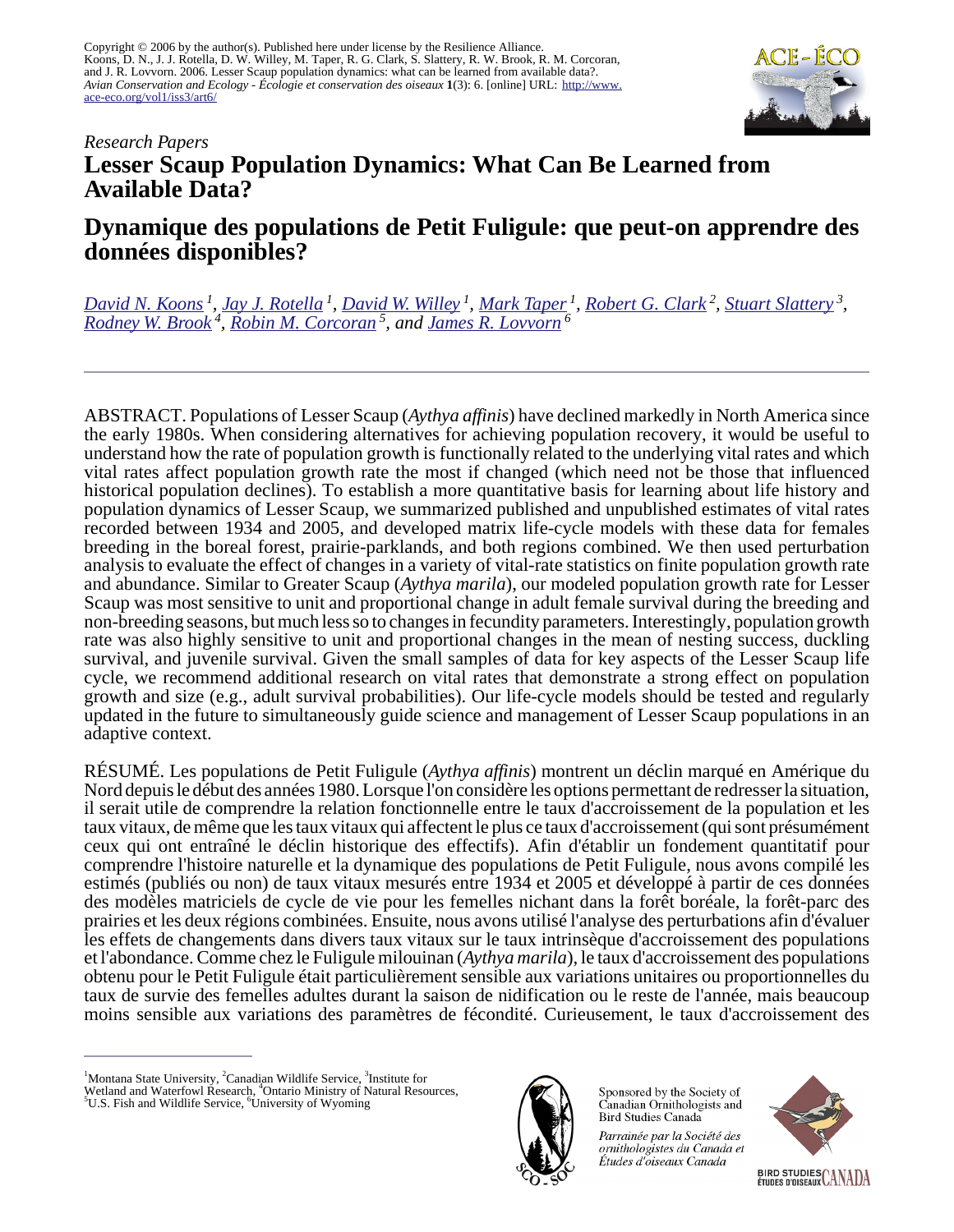populations était aussi très sensible aux variations unitaires ou proportionnelles du succès d'éclosion moyen et des taux de survie des canetons ou des juvéniles. Étant donné les faibles effectifs d'échantillons disponibles pour certains aspects-clé du cycle de vie du Petit Fuligule, nous recommandons que des travaux additionnels soient effectués sur les taux vitaux qui ont une influence majeure sur l'accroissement des populations et leur effectif (ex. taux de survie des adultes). Nos modèles de cycle de vie devraient être testés et mis à jour régulièrement afin de guider l'étude et la gestion des populations de Petit Fuligule dans un contexte adaptatif.

Key Words: *Aythya affinis; boreal forest; demography; duck; Lesser Scaup; matrix model; population dynamics; prairie–parkland; sensitivity analysis; vital rates; waterfowl*

## **INTRODUCTION**

Breeding numbers of Lesser and Greater Scaup (*Aythya affinis* and *A. marila*), which are surveyed collectively, have declined markedly since the early 1980s and, in 2006, the continental estimate was 48% below the North American Waterfowl Management Plan (NAWMP) goal of 6.3 million scaup (Wilkins et al. 2006). Greater Scaup primarily breed in Alaska and tundra regions of northern Canada (Kessel et al. 2002) where scaup numbers have remained stable or increased since the early 1980s (Afton and Anderson 2001). Scaup numbers have also remained stable on the prairies and most parts of the parkland region, which are breeding grounds for Lesser Scaup but not Greater Scaup (Afton and Anderson 2001). Much of the decline in scaup numbers has occurred in Canada's western boreal forest and isolated parts of the parkland region where primarily Lesser Scaup breed (Austin et al. 1998, 2000, Afton and Anderson 2001, Koons and Rotella 2003a).

Waterfowl biologists and managers strive to understand what can be done to reverse this trend and increase abundance of Lesser Scaup (Austin et al. 2006, Wilkins et al. 2006). Although general lifehistory information exists (e.g., Afton 1984, Austin et al. 1998), there is no published model of the Lesser Scaup life cycle. The potential uses of life-cycle models are many (see Caswell 2001). For example, parameterization of a life-cycle model forces an objective examination of the amount and quality of existing demographic data (e.g., sample size, spatial and temporal coverage, etc.), which helps identify information gaps. Life-cycle models also help managers and scientists understand how vital rates (e.g., clutch size, duckling survival, adult survival, etc.) and age structure affect population abundance and growth rate. Crude predictions about these

functional relationships can be derived from basic attributes of a species' life history (Sæther and Bakke 2000). Compared with rates for prairie dabbling ducks such as the Mallard (*Anas platyrhynchos*) (Hoekman et al. 2002), reproductive effort (e.g., renesting probability) and net fertility may be much lower for Lesser Scaup (Trauger 1971, Afton 1984). Thus, given avian life-history patterns (Sæther and Bakke 2000), we might predict that adult female survival should be an important determinant of population growth rate in Lesser Scaup, as was found for Greater Scaup breeding in Alaska (Flint et al. 2006). However, such a prediction could be tenuous for a declining population (Mertz 1971), variable environments (Tuljapurkar 1990), or when vital rates co-vary with one another (Caswell 2000, van Tienderen 2000), all of which may apply to Lesser Scaup. By generating a life-cycle model, it is possible to more objectively develop and explore alternative hypotheses about which vital rates and age classes contribute most to population dynamics. Without a guiding population model, it is not obvious which management tool might be employed most effectively (e.g., habitat conservation, habitat manipulation, harvest regulation, predator management, or various combinations) to reverse population declines by targeting specific vital rates.

Prospective analysis of a life-cycle model developed from available life-history data can be used to estimate the effect of hypothetical changes in various vital rates on the short- or long-term rate of population growth in a constant environment (Caswell 1978, Yearsley 2004, Koons et al. 2005), a variable environment (Tuljapurkar 1990, Doak et al. 2005), as well as the effects of alterations to age structure on short- and long-term population size (Fox and Gurevitch 2000, Koons et al. 2006*a,b*). Such information provides insight as to which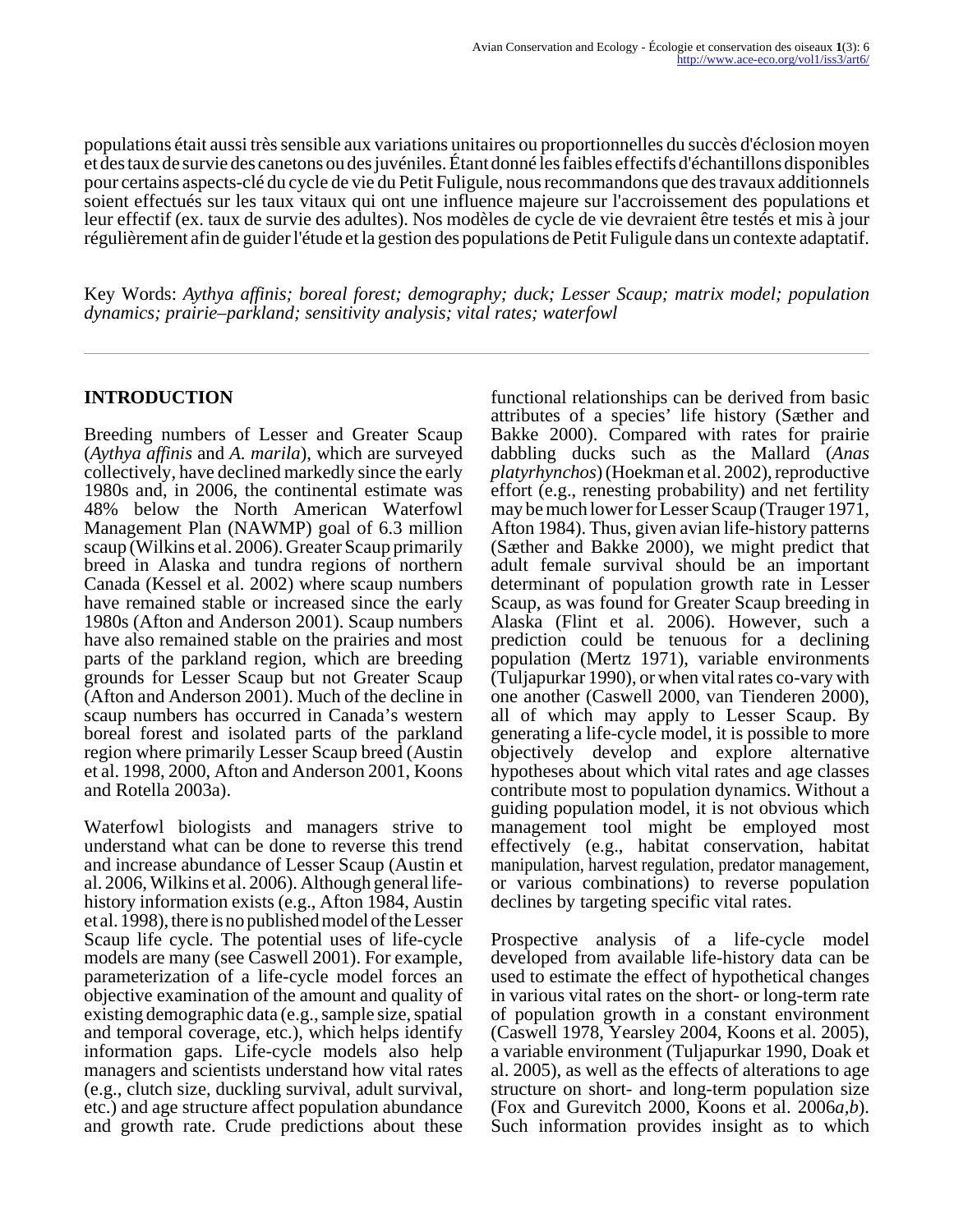aspects of the life cycle are the most appropriate targets for management (e.g., Akæakaya and Raphael 1998, Cooch et al. 2001, Clutton-Brock and Coulson 2002), with the confidence in inferences contingent on the quality of available data.

To provide a basis for understanding Lesser Scaup population dynamics, we summarize the available life-history data between 1934 and 2005 in the form of matrix life-cycle models (Caswell 2001) for Lesser Scaup breeding in the boreal forest, the prairie-parklands, and both regions combined using all available data. We used life-cycle perturbation analysis to evaluate the functional contribution of the various vital rates, variation in vital rates, and age structure to finite population growth rate and abundance. Using the model, we were able to identify important data limitations and prioritize vital rates for which future research is needed to guide management using a more biologically informed approach.

## **METHODS**

### **Vital Rate Data**

We developed a comprehensive vital-rate database for Lesser Scaup by extracting estimates from government reports and the peer-reviewed literature published between 1934 and 2005. We also included unpublished estimates from recent and ongoing studies (RGC, SS). For each study, we recorded years of study, vital rates estimated, estimated vitalrate statistics (mean, precision, and sample size), methods used, and region (boreal forest or prairieparkland). When reported, age-specific variation in a vital rate was also recorded. If reported estimates were pooled across years (i.e., year-specific estimates were not provided), we used the pooled estimate for a given study location as a datum point. When estimates were provided for each year of study, we recorded the time-specific estimates for each study location as data points because we were interested in estimating variation in vital rates across time and location. If a particular pooled or timespecific estimate of a vital rate appeared in multiple publications, we only recorded the estimate once to avoid duplicates.

To develop data-based life-cycle models for Lesser Scaup, we calculated the weighted mean of each vital rate across all study locations and years for the boreal forest (eight study locations, 1951–2005), prairie-parklands (16 study locations, 1934–2001), and for the composite of both regions (24 study locations, 1934–2005). We calculated weighted means using two different methods. For each region, we first calculated vital-rate means by weighting each datum point equally, and then by weighting each datum point by the reported sample size. For each vital rate, we then took the bi-average (i.e., the arithmetic mean) of the two weighted estimates and used this mean in the life-cycle models. For the two regions combined, we calculated the total variance of a vital rate across all study locations and years using standard methods. When ≥4 data points were available for a vital rate (all vital rates except juvenile survival), we estimated the vital-rate process variation  $(\sigma^2_{process})$  using variancedecomposition methods described in Burnham et al. (1987). This method involves 1) estimating overall variance of mean estimates across studies, 2) using standard errors from each study to estimate the proportion of 1 that is due to sampling error, and 3) subtracting 2 from 1 to yield  $\sigma^2_{process}$ . We believed that existing vital-rate sample sizes within each of the boreal forest and prairie-parkland regions were generally too small to calculate process variation of the vital rates on a region-specific basis.

### **Model Structure and Parameters**

We approximated the annual life cycle of female scaup breeding in the boreal forest (BF), prairieparklands (PP), and composite (CP) of all data using matrix models (**A**) with two stages indicative of age:

$$
\mathbf{A}^k = \begin{bmatrix} R_{\rm Y} & F_{\rm ASY} \\ R_{\rm SY} & P_{\rm ASY} \end{bmatrix},\tag{1}
$$

where  $F_s$  and  $P_s$  represent stage-specific fertilities and survival probabilities, respectively, and the superscript on **A** denotes the region that the model represents (Caswell 2001). The number of stagespecific vital rates appearing in our models was based on evidence of age-related variation reported in the published documents, primarily based on Afton . The two stage classes were 1) females entering their second calendar year of life (SY; i.e., individuals are just shy of their first birthday when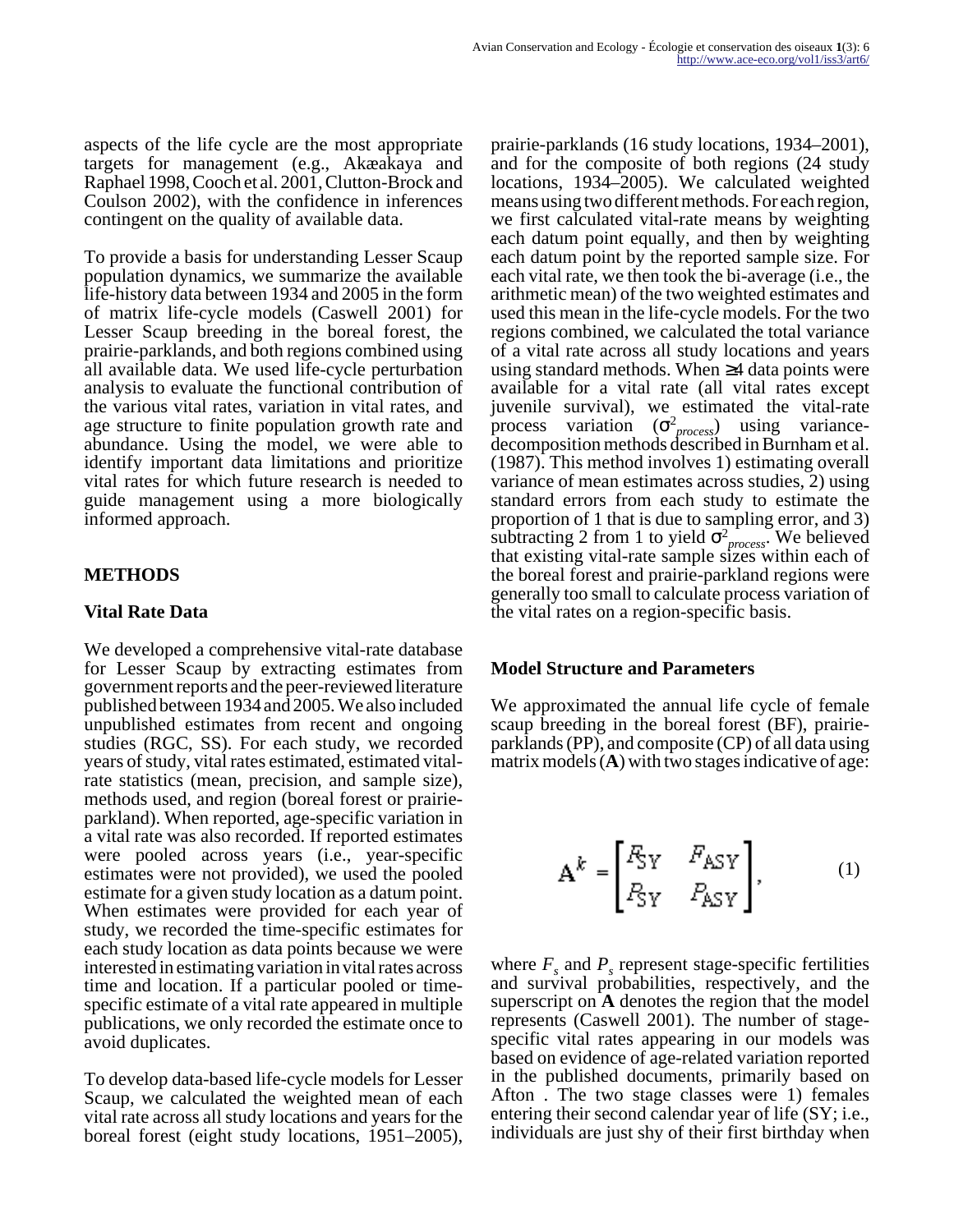censused) and 2), older females, which we denote as "after second year" females (ASY). We focused our modeling efforts on females because sex ratio data indicate that they are the limiting sex (Afton and Anderson 2001). The matrix models were parameterized with a pre-breeding census (conducted in May) assuming birth-pulse reproduction (Caswell 2001). We used stagespecific values for a vital rate if available data indicated age-related variation in that rate.

We parameterized all life-cycle models using a set of vital rates that we believe are relevant to Lesser Scaup life history and meaningful to waterfowl management (Rockwell et al. 1997). Specifically, we calculated per capita fertility for females in stage class *s* as:

$$
F_s = 0.5 \times BP_s \times BS \times \big( CS_s \times NS + \big( 1 - NS \big) \times RP_s \times CS_s \times MS \big) \times DS \times JS, \quad (2)
$$

which assumes a maximum of two nesting attempts and allows renesting only if the first nesting attempt fails. In this equation, 0.5 accounts for the female offspring only (assuming a 50:50 sex ratio at birth), *BP<sup>s</sup>* is the breeding probability of females in stage *s* (i.e., the proportion of mature females that nest in a given year); *BS* represents breeding-season survival for both SY and ASY females; *CS<sup>s</sup>* is the clutch size of females in stage *s*; *NS* is nesting success (i.e., the proportion of nests that hatch at least one egg); *RP*<sub>*s*</sub> represents the renesting probability for females in stage *s* (i.e., the probability of producing a second clutch given total failure of the first clutch); *DS* is duckling survival (i.e., the proportion of ducklings that survive to fledging); and *JS* represents juvenile survival (the proportion of fledged ducklings that survive to the pre-breeding census in May). We converted Apparent *NS* estimates to approximate Mayfield estimates using the Green conversion (Mayfield 1975, Green 1989, see especially Johnson 1991) so that all estimates were comparable. We calculated the probability of annual survival for females in each stage as:

$$
P_s = BS \times NBS,\tag{3}
$$

where *NBS* represents the probability of surviving the non-breeding season for both SY and ASY females. In practice, *NBS* was calculated as *NBS* = *Ps* / *BS* (Rotella et al. 2003; RGC unpublished data).

The fertility equation presents the pathway through which individuals can be recruited into the SY stage during each time step. The complexities of the *F<sup>s</sup>* and *P<sup>s</sup>* transition equations were based on empirical data. We included *BS* within the fertility equation because we believe that females must survive the breeding season to fledge young, and we were interested in evaluating the impact of female mortality during the breeding season on population dynamics. By its presence in the fertility equation, *BS* accounted for nests that failed and ducklings that died due to mortality of breeding females. Available estimates of *NS* and *DS* were obtained from studies that did not distinguish nest or duckling losses due to female mortality from other sources. Thus, it was necessary to increase the mean *NS* and *DS* estimates in the models to avoid underestimating fertility (Hoekman et al. 2006). It was not necessary to adjust estimates of *RP<sup>s</sup>* because available estimates were derived from females that survived the breeding season (A. D. Afton, personal communication). The appropriate adjustments to *NS* and *DS* were achieved by dividing *NS* by the probability of females surviving the nesting period and *DS* by the probability of females surviving the brood-rearing period. To approximate these period-specific estimates of *BS* for each region, we used a proportional hazards model (Agresti 1990, Cox 1972). The ratio of the hazard for the brood-rearing period relative to that for the nesting period was estimated from survival probabilities for these two periods reported in Koons and Rotella (2003b). The resulting mean values of *NS* and *DS* used in our models were 18%–19% and 6% greater, respectively, than the bi-averages estimated from available data (Table 1).

Based on published evidence of age-related variation in Lesser Scaup vital rates, we only used stage-specific values for *BP<sup>s</sup>* , *CS<sup>s</sup>* , and *RP<sup>s</sup>* . We used composite estimates, pooled across ages, for the remaining demographic parameters (Table 1). The decision was straightforward for all rates except *NS*. Using Afton's (1984) data, we developed *NS* estimates for SY (0.26, 95% CI = 0.13 to 0.42) and ASY females  $(0.33, 95\% \text{ CI} = 0.23 \text{ to } 0.43)$ . Given that these confidence intervals were largely overlapping, we did not believe that use of separate estimates was warranted, although we acknowledge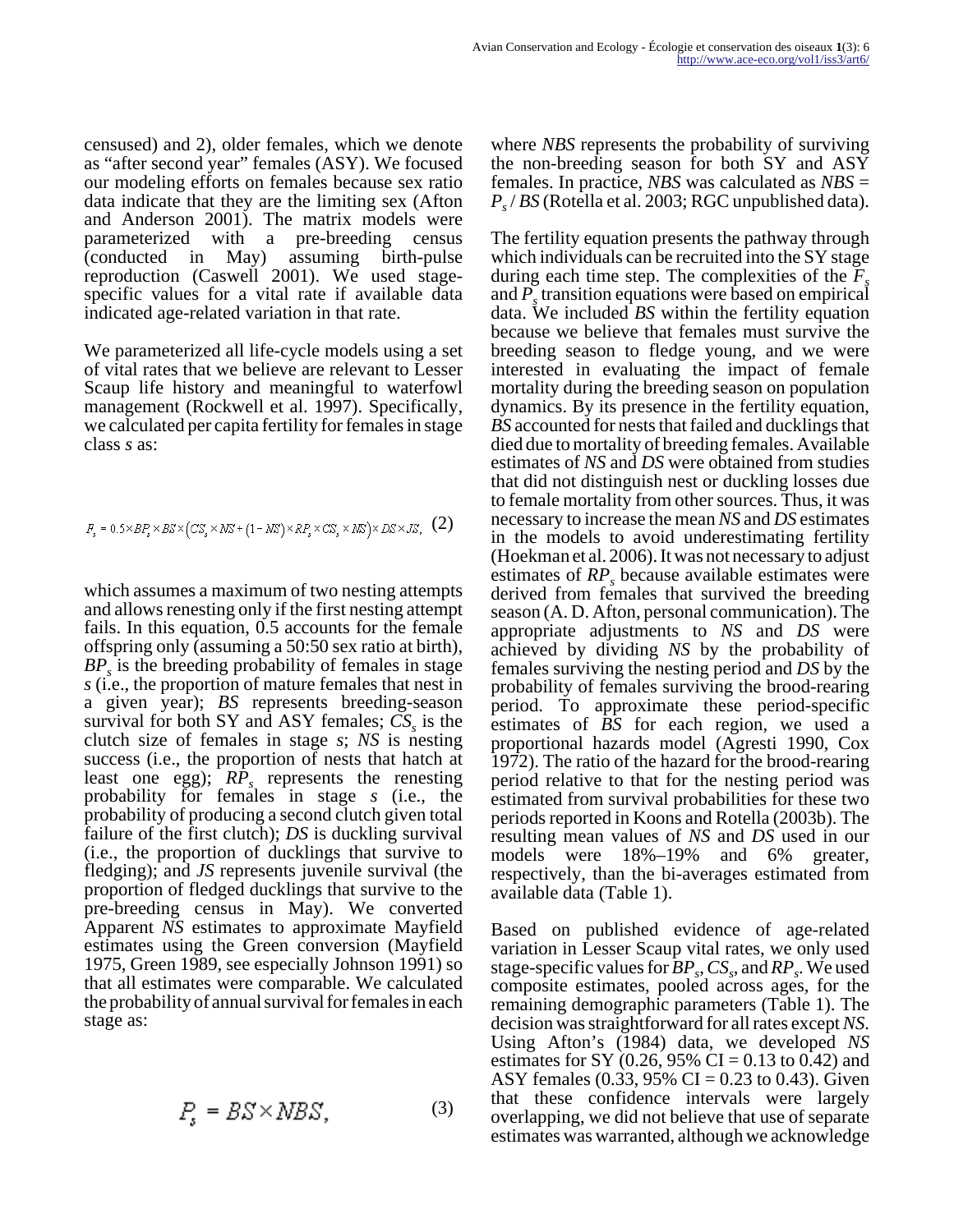| $\theta_{\nu}$ †             | <b>Boreal Forest</b> |                   | Prairie-Parkland |                |       | Composite          | Data Sources   |                                                                                                            |  |
|------------------------------|----------------------|-------------------|------------------|----------------|-------|--------------------|----------------|------------------------------------------------------------------------------------------------------------|--|
|                              | mean                 | $n \S$            | mean             | n §            | mean  | $\sigma_{process}$ | $n \S$         |                                                                                                            |  |
| $BP_{SY}$                    | 0.75                 | $\mathbf{1}$      | 0.71             | $\overline{4}$ | 0.72  | 0.08               | 5              | a, b                                                                                                       |  |
| $BP_{\rm ASY}$               | 0.951                | $\qquad \qquad -$ | 0.95             | $\overline{4}$ | 0.95  | 0.08               | $\overline{4}$ | $a \bigtriangledown$                                                                                       |  |
| $CS_{\rm SY}$                | 7.88                 | 20                | 8.82             | 28             | 8.37  | 0.75               | 48             | a, c, d, e, f, g, h, i, j, k, l,<br>m, n, o, p, q, r, s, t, u, v                                           |  |
| $CS_{\rm ASY}$               | 9.74                 | 20                | 10.68            | 28             | 10.22 | 0.75               | 48             | a, c, d, e, f, g, h, i, j, k, l,<br>m, n, o, p, q, r, s, t, u, v                                           |  |
| $RP_{\rm SY}$                | 0.091                |                   | 0.09             | $\overline{4}$ | 0.09  | 0.17               | $\overline{4}$ | a                                                                                                          |  |
| $\mathit{RP}_{\mathrm{ASY}}$ | 0.201                | -                 | 0.20             | $\overline{4}$ | 0.20  | 0.17               | $\overline{4}$ | a                                                                                                          |  |
| NS                           | 0.32                 | 38                | 0.33             | 41             | 0.32  | 0.27               | 79             | a, c, d, e, f, g, h, j, k, l,<br>m, n, o, q, s, u, v, w, x,<br>y, z, ab, ac, ad, ae, af,<br>ag, ah, ai, aj |  |
| DS                           | 0.35                 | $\overline{4}$    | 0.53             | 8              | 0.46  | 0.23               | 12             | a, m, n, o, t, u, ak, al,                                                                                  |  |
| JS                           | 0.53                 | $\mathbf{1}$      | 0.55             | $\mathbf{1}$   | 0.54  | 0.16               | $\mathfrak{2}$ | am, an                                                                                                     |  |
| BS                           | $0.80\,$             | $\mathbf{1}$      | 0.79             | $\overline{2}$ | 0.79  | 0.08               | 3              | m, n, o, am, ao                                                                                            |  |
| <b>NBS</b>                   | 0.66                 | $\mathbf{1}$      | 0.77             | 6              | 0.76  | 0.08               | 7              | am, an                                                                                                     |  |

**Table 1.** Summary of vital rate estimates (θv) for female Lesser Scaup breeding in the boreal forest, prairieparklands, and the two regions combined (composite model).

†Vital-rate abbreviations and definitions provided in the text.

‡Mean value of the vital rate assumed to be equal to that in the prairie-parklands because estimates do not exist for the boreal forest.

§ "n" is the number of year-specific and pooled (across time) estimates that were available for each region.

| Assumed to be two times greater than that for *BS* and *NBS*.

¶ Note that Afton (1984) provided estimates of breeding probability and other vital rates for females of 1, 2, 3, or ≥4 years of age. Based on statistical evidence, we averaged the estimates for individuals of 2, 3, and ≥4 years of age, denoted as the "after second year" (ASY) stage class.

Data Sources: a) Afton 1984, b) McKnight and Buss 1962, c) Kalmbach 1937, d) Ellig 1955, e) Smith 1955, f) Keith 1961, g) Vermeer 1968, h) Long 1970, i) Stoudt 1971, j) Hammell 1973, k) Hines 1977, l) Brown 1987, m) Koons 2001, n) Koons and Rotella 2003b, o) Brook 2002, p) Nelson 1953, q) Townsend 1966, r) Petrula 1994, s) Fournier and Hines 2001, t) Walker and Lindberg 2005, u) Corcoran et al. 2006, v) SS unpublished data, w) Leitch 1952, x) Kiel 1953, y) Stoudt and Yeager 1955, z) Rogers 1964, ab) Vermeer 1970, ac) Smith 1971, ad) Giroux 1981, ae) Holm 1984, af) Aufforth et al. 1990, ag) Sankowski and Joynt 1992, ah) Koons and Rotella 2003a, ai) Walker et al. 2005, aj) Bellrose 1978, ak) Afton 1993, al) Dawson and Clark 1996, am) Rotella et al. 2003, an) RGC unpublished data, ao) Brook and Clark 2005.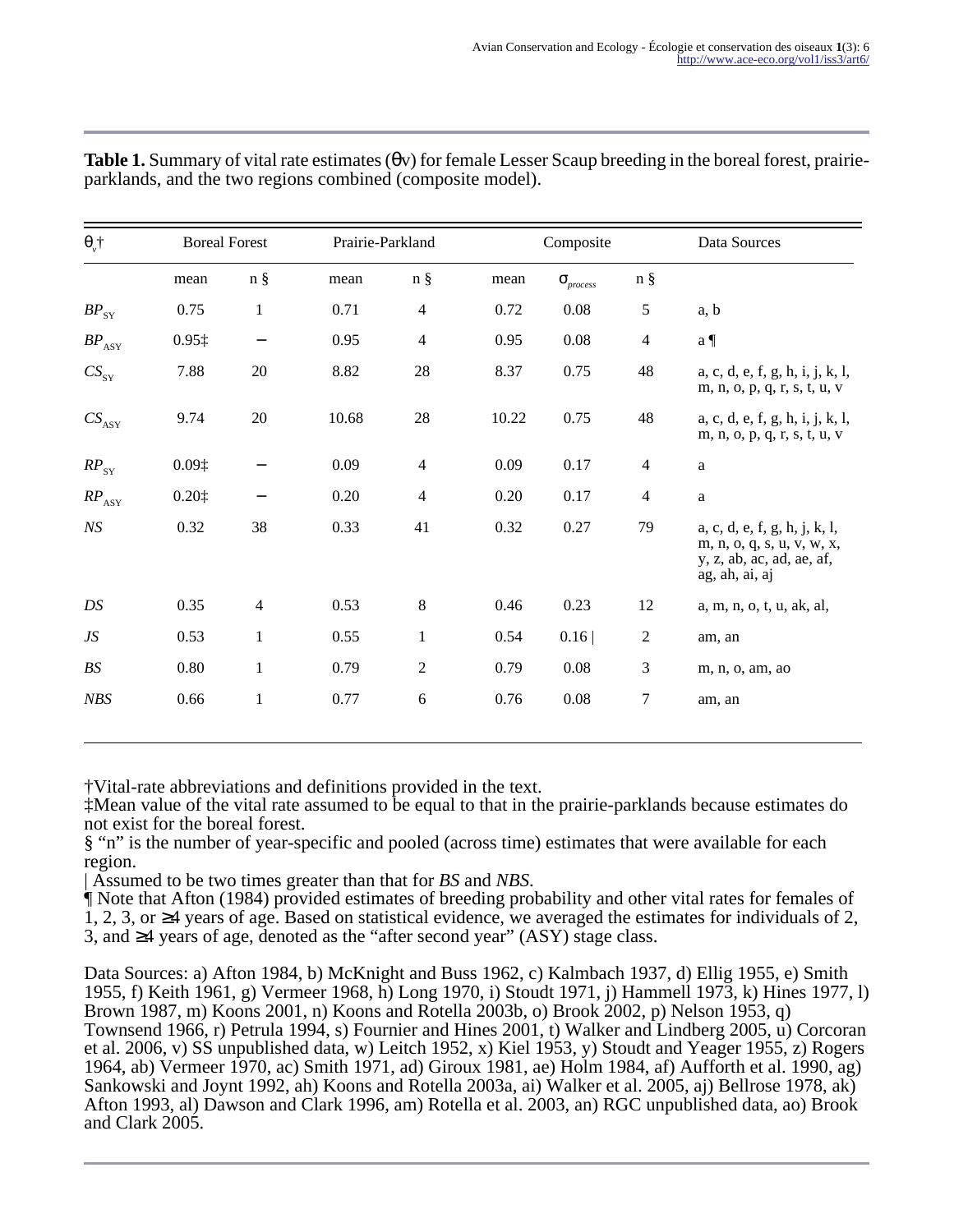that age-related variation may exist. To approximate stage-specific estimates of *CS<sup>s</sup>* for each region, we assumed that  $CS_{ASY}$  was 1.86 eggs greater than  $CS_{SY}$ as in Afton (1984).

### **Analysis of Deterministic Life-Cycle Models**

We developed deterministic matrix life-cycle models for each region, **A**BF , **A**PP, and **A**CP, by parameterizing each model with the relevant mean values of each vital rate (Table 1), and adjusted *NS* and *DS* according to the method described above. We assumed density-independent vital rates, a stable stage distribution, and no (co)variation among the vital rates over time (i.e., constant environments). For each model, we calculated  $\lambda_1$ , the population's finite rate of growth in a constant environment, as the dominant eigenvalue of each matrix model. The projected stable stage distribution and stage-specific reproductive values were calculated with the corresponding right  $w_1$  and left  $\mathbf{v}_1$  eigenvectors, respectively (Lefkovitch 1965, Caswell 2001).

Although density-dependence should be incorporated into models designed for making long-term forecasts about population growth and abundance, empirical information about density regulation of Lesser Scaup vital rates is lacking (Boomer and Johnson 2005). Rather than attempting to make forecasts about Lesser Scaup population dynamics, our main objective was to estimate the functional relationship between vital rates and population growth rate with sensitivities and elasticities. Fortunately, density-independent population models can provide accurate estimates of vital-rate sensitivities and elasticities for both densityindependent and density-regulated populations (Grant and Benton 2000, Caswell 2001).

To measure the effect of changes in each vital rate on  $\lambda_1$ , we calculated the sensitivity of  $\lambda_1$  to unit changes in the lower-level vital rate means  $\theta_{v}$  (e.g., *NS*) using chain-rule differentiation (Caswell 1978):

$$
S_{\nu} = \frac{\partial \lambda_1}{\partial \theta_{\nu}} = \sum_{i,j} \frac{\partial \lambda_1}{\partial a_{ij}} \frac{\partial a_{ij}}{\partial \theta_{\nu}},
$$
 (4)

where  $a_{ij}$  is the *i*, *j*th entry of  $\mathbf{A}^k$  (e.g.,  $F_{\text{ASY}}$ ). Furthermore, we calculated "elasticities" as the sensitivity of  $\lambda_1$  to proportional changes in the lower-level vital rates (Caswell et al. 1984, de Kroon et al. 1986):

$$
E_{\nu} = \frac{\theta_{\nu}}{\lambda_1} \frac{\partial \lambda_1}{\partial \theta_{\nu}} = \frac{\theta_{\nu}}{\lambda_1} \sum_{i,j} \frac{\partial \lambda_1}{\partial a_{ij}} \frac{\partial a_{ij}}{\partial \theta_{\nu}}.
$$
 (5)

Elasticities measure the proportional change in  $\lambda_1$ resulting from a proportional change in  $\theta_{v}$  and provide for a straightforward ranking of the functional contribution of the different vital rates to  $\lambda_1$ , given the data and modeling assumptions (de Kroon et al. 1986, 2000, Horvitz et al. 1997, but see Link and Doherty 2002). Nevertheless, sensitivities and elasticities are derivatives, and thus give the "local" slope of population growth rate as a function of a vital rate at its estimated mean value. Several of the vital rates used in our models were estimated from just a few studies (e.g., *BP* and *RP*) and others could be biased (e.g., annual survival probability). Because population growth rate is a nonlinear function of vital rates, sensitivities and elasticities could change if estimates of the underlying vital rates were substantially different. To test the robustness of sensitivities and elasticities to perturbation size and vital rate values, we examined the slope of population growth rate across a large range of absolute  $(\pm 0.5)$  and proportional  $(\pm 50\%)$ changes in the vital rates for the composite model (de Kroon et al. 2000).

Because (st)age structure is generally not expected to be stable to current vital rates if environmental conditions or harvest rates have recently changed (Hauser et al. 2006), we evaluated how unstable stage distributions might affect Lesser Scaup population dynamics. Using the same set of vital rates (**A**CP), we projected dynamics forward in time from initial stage distributions **n** ranging from all SY to all ASY individuals with the following equation: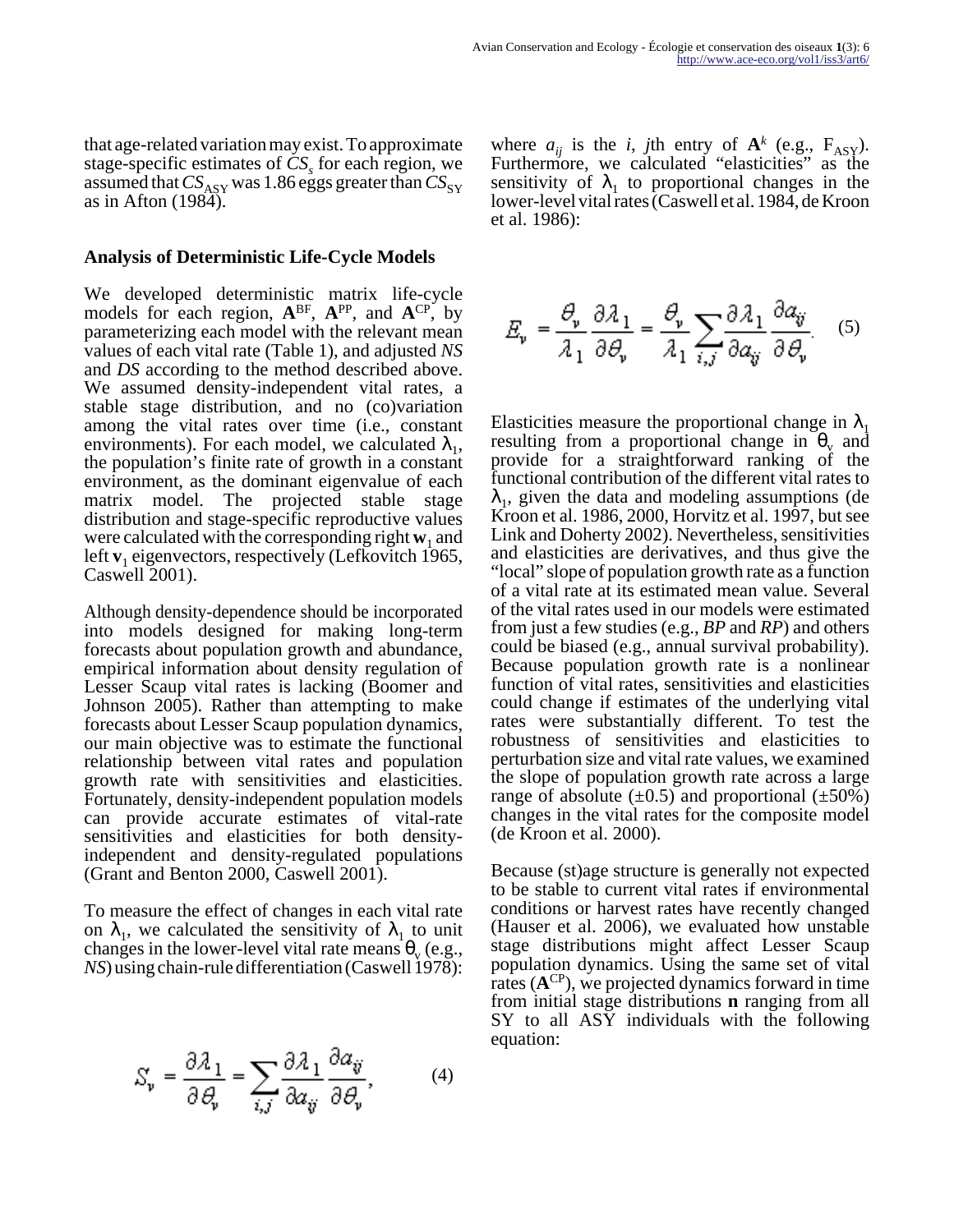$$
\mathbf{n}(t) = \mathbf{A}^{\mathbf{CP}^t} \mathbf{n}(0), \tag{6}
$$

where  $\mathbf{n}(t)$  is a 2  $\times$  1 vector representing abundance of SY and ASY females at time *t*, respectively. The total abundance in each of the initial populations was the same. For each projection, we numerically measured the time required for the stage distribution to converge to the stable stage distribution, after which  $\lambda_1$  becomes the population growth rate (Caswell 2001). Before this time, an unstable stage distribution causes transient fluctuations in the population growth rate (see Koons et al. 2005). We also measured the relative effect of unstable stage distributions on long-term population size using Tuljapurkar and Lee's stable equivalent ratio (SER):

$$
SER = \lim_{t \to \infty} \frac{\left\| \mathbf{n}(t) \right\|_{1}}{\left\| \mathbf{n}_{stable}(t) \right\|_{1}}, \quad (7)
$$

where  $\|\|_1$  indicates the 1-norm (i.e., the vector sum) and the subscript *stable* denotes projection from the stable stage distribution. Thus, the SER measures the actual long-term population size projected from any stage distribution relative to that from an initially stable population (Tuljapurkar and Lee 1997), and is very similar to population momentum (Keyfitz 1971, Koons et al. 2006*a,b*).

#### **Analysis of a Stochastic Life-Cycle Model**

Constant environments are not likely to occur in nature (Fox and Gurevitch 2000). Rather, vital rates and (st)age distribution fluctuate over time as environmental conditions change. To examine the consequence of temporally fluctuating vital rates and stage distribution on population dynamics, we developed a stochastic version of the composite model  $(A^{CP}(t))$ . We did this by first generating probability distributions for each vital rate according to its estimated mean and process standard deviation:  $\sigma_{process} = \sqrt{(\sigma_{process}^2)}$ . For modeling purposes, we assumed that process variation for both *BS* and *NBS* were equivalent to that calculated from annual survival probabilities. We assumed equivalent process variation across the two stage classes for the stage-structured vital rates  $(i.e., BP<sub>s</sub>, CS<sub>s</sub>, and RP<sub>s</sub>)$ . Furthermore, because just two estimates of *JS* existed, we assumed that the process standard deviation of *JS* was twice that of the adult survival parameters. Because all vital rates except clutch size were probabilities bounded between 0 and 1, we assumed that they conform to a Beta distribution and that clutch size parameters conform to a stretched Beta distribution. We then generated a time sequence of 100 000 randomly selected values for each vital rate from its Beta or stretched-Beta distribution. Because information on correlation amongst the vital rates did not exist, values for each vital rate were selected independently.

Next, we generated a sequence of time-specific matrices composed of the randomly selected vitalrate values and projected the population forward in time from an arbitrary initial-stage-distribution:

$$
\mathbf{n}(t) = \mathbf{A}^{\mathrm{CP}}(t-1)\mathbf{A}^{\mathrm{CP}}(t-2)\cdots\mathbf{A}^{\mathrm{CP}}(1)\mathbf{A}^{\mathrm{CP}}(0)\mathbf{n}(0).
$$
 (8)

We used this stochastic sequence of population dynamics and discarded the first 10 000 time steps to estimate the stochastic population growth rate (Heyde and Cohen 1985, Caswell 2001:396):

$$
\lambda_s = \exp\left(\frac{1}{T - 10,000} \sum_{t=10,000}^{T-1} r(t)\right),\tag{9}
$$

where  $r(t) = \log(||\mathbf{n}(t+1)||_1 / ||\mathbf{n}(t)||_1)$  and  $T = 100$ 000. We also estimated the variance of these  $r(t)$ values. Ergodic theorems of random matrix products assure us that any stochastic projection of a Markovian model will approach  $\lambda_s$  as  $t \to \infty$ (Furstenberg and Kesten 1960, Oseledec 1968). We estimated the stochastic analogues of stable stage distribution and reproductive value using the procedure laid out in Caswell (2001:402–407; see also Tuljapurkar 1984, 1990).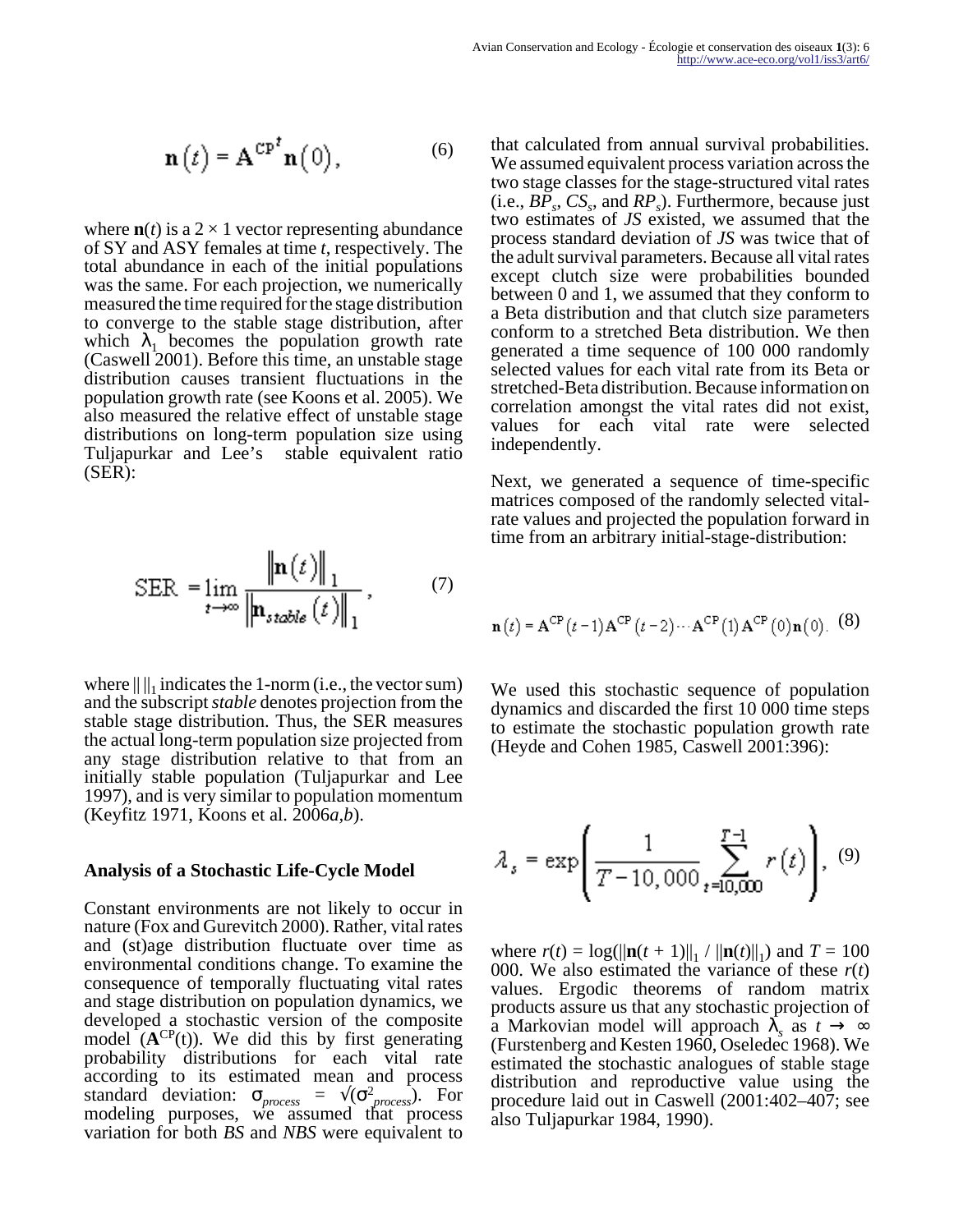In a stochastic environment, the sensitivity and elasticity of  $\lambda$ <sub>s</sub> to changes in the lower-level vital rates  $(\hat{\theta}_y)$  cannot be found using chain-rule differentiation. Fortunately, Caswell recently derived formulas for these perturbation measures. Based on Caswell's formulas, we calculated the sensitivity of  $\lambda_s$  to unit changes in the  $\theta_v$  as:

$$
S_{v,\;stochastic} = \frac{\partial \lambda_s}{\partial \theta_v} = \lambda_s \times \lim_{T \to \infty} \frac{1}{T} \sum_{t=0}^{T-1} \frac{\mathbf{v}^{\mathbf{v}}(t+1) \frac{\partial \mathbf{A}^{CP}(t)}{\partial \theta_v} \mathbf{w}(t)}{r(t) \mathbf{v}^{\mathbf{v}}(t+1) \mathbf{w}(t+1)},
$$

and the elasticity of  $\lambda$ <sub>s</sub> to proportional changes in the  $\theta_{\rm v}$  as:

$$
E_{\nu,\;stochastic} = \frac{\theta_{\nu}}{\lambda_{s}} \frac{\partial \lambda_{s}}{\partial \theta_{\nu}} = \lim_{T \to \infty} \frac{1}{T} \sum_{t=0}^{T-1} \frac{\theta_{\nu}(t) \mathbf{v}'(t+1) \frac{\partial \mathbf{A}^{CP}(t)}{\partial \theta_{\nu}} \mathbf{w}(t)}{r(t) \mathbf{v}(t+1) \mathbf{w}(t+1)} (11)
$$

We also estimated the sensitivity of  $\lambda_s$  to unit changes in the temporal variation of each vital rate using the process standard deviations and methods developed by Doak et al. :

$$
\mathcal{S}\sigma_{\nu, process} = \frac{\partial \lambda_s}{\partial \sigma_{\nu, process}} \approx \lambda_s \times \frac{-1}{\left(\lambda_1\right)^2} \Bigg( S_{\nu}^2 \times \sigma_{\nu, process} + \sum_{x \neq \nu} S_{\nu} \times S_{x} \times \sigma_{x, process} \times \rho_{\nu, x} \Bigg) . (12)
$$

where  $\sigma_{v, process}$  is the process standard deviation of vital rate  $\hat{v}$  (i.e., of  $\theta_{v}$ ), subscript *x* denotes any other vital rate, and  $\rho_{vx}$  is the correlation coefficient between vital rates *v* and *x*. In Eq. 12,  $\lambda_1$ ,  $S_v$ , and  $S_x$ are all measured from the deterministic life-cycle model **A**CP (parameterized with mean vital-rate values) defined above. The elasticity analogue of Eq. 12 was approximated as:

$$
\text{EG}_{\nu, process} \approx \frac{-\sigma_{\nu, process} \times S_{\nu}}{\left(\lambda_{1}\right)^{2}} \left(S_{\nu} \times \sigma_{\nu, process} + \sum_{x \neq \nu} S_{x} \times \sigma_{x, process} \times \rho_{\nu, x}\right), (13)
$$

and together, Eqs. 12 and 13 are useful for examining the effect of changes in the actual or estimated level of temporal variation in a vital rate on λ*<sup>s</sup>* . Because we did not include correlation structure among vital rates in the stochastic model, the  $\rho_{yx}$  term equals 0 and cancels out the summation term on the far right-hand side of these equations (Doak et al. 2005).

### **RESULTS**

### **Deterministic Life-Cycle Models**

For many vital rates, only a single estimate was available within each region, whereas many estimates were available for other vital rates (e.g., prairie-parkland *NS*: *n* = 41; (Table 1)). Estimates of age-structured vital rates were largely derived from a single study within the prairie-parklands (Afton 1984). Too few estimates of *BP<sup>s</sup>* , adult annual survival, *BS*, and thus *NBS*, were available to make robust comparisons across regions. In general, vital-rate estimates from studies conducted in the boreal forest were similar to those from the prairie-parklands, but mean values of *CS<sup>s</sup>* , *DS*, and *NBS* in the boreal forest were lower (Table 1).

The projected population growth rates for the boreal forest, prairie-parkland, and composite life-cycle models were vastly different ( $\lambda_1 = 0.79$ , 1.06, and 0.97 respectively), but each model was parameterized with data coming from a diverse spatial and temporal setting. Thus, these estimates of population growth rate are not representative of actual breeding populations. Nevertheless, the underlying dynamics related to population growth rate provided general insight into the demography of Lesser Scaup for each region. For example, the low population growth rate of the boreal forest model led to a stable stage distribution  $(\mathbf{w}_1)$  that was skewed more toward ASY individuals,  $\mathbf{w}_1^{\text{BF}} = (0.33, 0.15)$ 0.67), relative to estimates for the prairie-parkland and composite models:  $w_1^{\text{PP}} = (0.43, 0.57)$ ,  $w_1^{\text{CP}} =$  $(0.38, 0.62)$  (note that each  $\mathbf{w}_1$  should be a column vector). Estimated reproductive values  $(v_1)$  were similar across the three models:  $v_1^{\text{BF}} = (0.46, 0.54)$ ,  $v_1^{\text{PP}} = (0.45, 0.55)$ , and  $v_1^{\text{CP}} = (0.46, 0.54)$ . Because each life-cycle model had a different  $\lambda_1$ , the sensitivity and elasticity values for each vital rate necessarily differed across models. The qualitative pattern (i.e., ranking) of vital-rate sensitivities was very similar across models, and the pattern of vitalrate elasticities was identical for all three models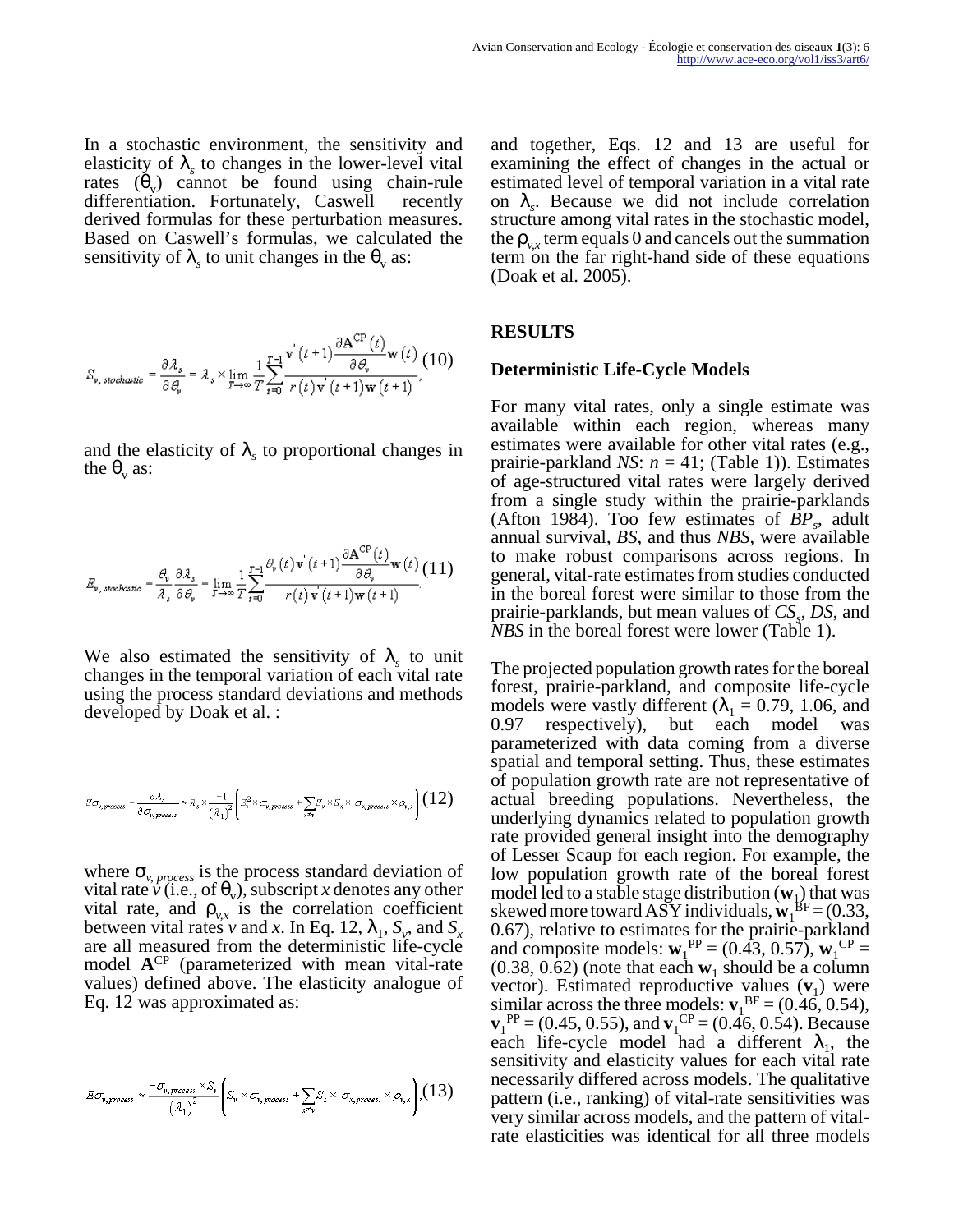(Table 2). For each life-cycle model,  $\lambda_1$  was always most sensitive to unit and proportional (indicated by elasticities) change in *BS* followed by *NBS*, except in the prairie-parkland model where the sensitivity for *NBS* was ranked 3rd and that for *NS* was ranked 2<sup>nd</sup>. Except for the prairie-parkland model where  $\lambda_1$  was highly sensitive to unit changes in  $NS$ ,  $\lambda_1$  was moderately sensitive to unit and proportional changes in the offspring survival vital rates (i.e., *NS*, *DS*, and *JS*). Although  $\lambda_1$  was always more sensitive to unit and proportional changes in the fecundity vital rates  $(BP_s, CS_s, \text{ and } RP_s)$  of the ASY stage relative to those for the SY stage,  $\lambda_1$  was much less sensitive and elastic to changes in these vital rates compared with adult-survival and offspring-survival vital rates (Table 2). In addition, the slope of the relationship between population growth rate and each vital rate was nearly constant across a wide range of unit or proportional changes in each vital rate (Fig. 1), indicating that estimates of sensitivity and elasticity were quite robust to large deviations (e.g., bias) in vital-rate values (Fig. 1).

Projections from initially unstable stage distributions with the  $A^{CP}$  model indicated that even initial stage distributions consisting of all SY, or all ASY individuals would reach near-exact convergence by the 5<sup>th</sup> time step (equal to stable stage distribution in the  $4<sup>th</sup>$  decimal place; (Fig. 2)). Therefore, the effect of an unstable stage distribution on future stage distribution and population growth rate is expected to be short lived. However, large deviations from the stable stage distribution could have a substantial effect on population size. For the **A**CP model, initially unstable stage distributions led to long-term population sizes that were as much as 10.4% smaller (SER =  $0.896$ ) and 6.4% greater  $(SER = 1.064)$  than that for a population with an initially stable stage distribution (Fig. 3).

### **Stochastic Life-Cycle Model**

For some vital rates, process variation was estimated from just a few data points (e.g., *BP<sup>s</sup>* and *RP<sup>s</sup>* ), and for other vital rates it was estimated for many data points (e.g., *CS<sup>s</sup>* and *NS*; (Table 1)). The process variation of *JS* could not be estimated because just two estimates existed (see Methods for assumed value). Therefore, the stochastic life-cycle model for the composite of both regions  $(A^{CP}(t))$  was based on limited information about the process variation of several vital rates (Table 1).

As expected, the projected population growth rate in a temporally stochastic environment was lower  $(\lambda_s = 0.906, 95\% \text{ CI: } 0.903 \text{ to } 0.908) \text{ than in a}$ constant environment ( $\lambda_1 = 0.97$ ). Yet, the large amount of process-variation in the underlying vital rates makes it difficult to actually predict future population growth rate (95% prediction interval: 0.45 to 1.81; see Neter et al. 1996 for definition of prediction interval). The stable stage distribution in a stochastic environment was skewed more toward ASY individuals (0.31, 0.69), and the reproductive values were similar (0.47, 0.53) to those for the deterministic model (**A**CP; see above).

In addition to reducing population growth rate, the introduction of temporally fluctuating vital rates into the composite model generally reduced the sensitivity and elasticity values as well. However, the *NS* and *NBS* stochastic sensitivity values, as well as the *NBS* stochastic elasticity value, were actually higher than the corresponding deterministic values (Table 2). Nevertheless, the qualitative patterns (i. e., ranking) of vital-rate sensitivities and elasticities were identical for the stochastic and deterministic life-cycle models (Table 2).

The sensitivities and elasticities of  $\lambda$ <sub>s</sub> to changes in σ*v, process* were all negative, indicating that increased  $\sigma_{v, process}^{\prime}$  decreased  $\lambda_{s}$  (and vice versa). Furthermore, the absolute value of these sensitivity and elasticity values was smaller than corresponding values for changes in θ*<sup>v</sup>* , indicating that change in σ*v, process* had a smaller functional effect on  $\lambda_s$  than changes in  $\theta_v$ (Table 2). Nevertheless, on top of the important effect that change in *NS* and *BS* had on  $\lambda_s$ ,  $\lambda_s$  was moderately sensitive to changes in temporal variation of *NS* and *BS* as well (Table 2).

# **DISCUSSION**

By summarizing available demographic vital rates, we identified gaps in our knowledge of Lesser Scaup life history and population dynamics, and estimated the potential impact of changes in demographic statistics on population growth rate and size. Our estimates of the sensitivity and elasticity of the projected population growth rate to changes in mean values of vital rates were similar across models (i. e., boreal forest, prairie-parkland, and composite), and were robust to large deviations in vital-rate values (Fig. 1) as well as the inclusion of temporal variability in the vital rates (Table 2). Sensitivities also indicated that including small amounts of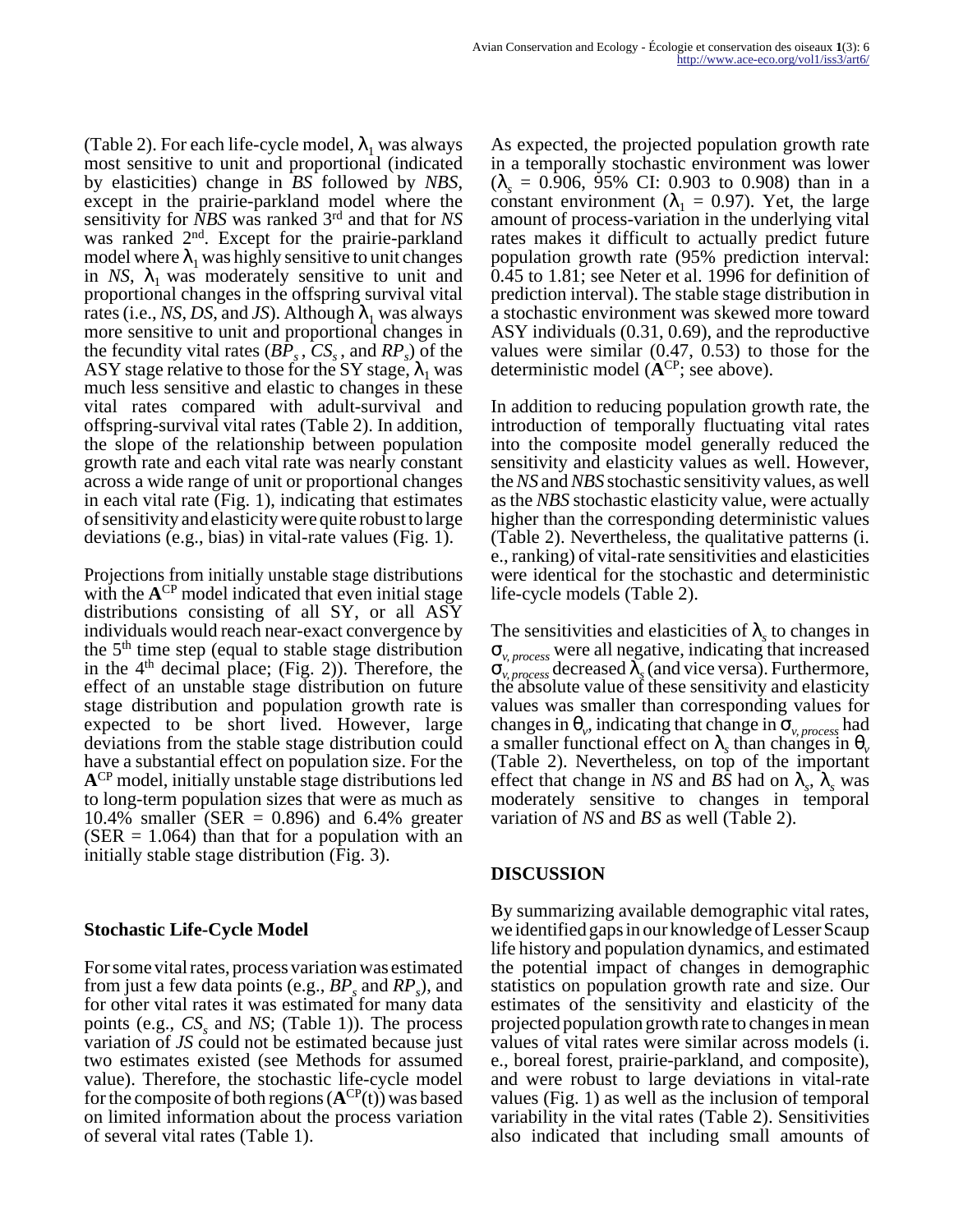| <b>Table 2.</b> Estimates of the sensitivity $(S_v)$ and elasticity $(E_v)$ of the finite rate of population growth in a                            |
|-----------------------------------------------------------------------------------------------------------------------------------------------------|
| constant environment, $\lambda_1$ , to changes in the underlying vital rates $(\theta_v)$ for the boreal forest, prairie-parklands,                 |
| and the two regions combined (composite). In addition, estimates of the sensitivity and elasticity of the                                           |
| stochastic population growth rate ( $\lambda_c$ ) to changes in the underlying vital-rate means (S <sub>v. stochastic</sub> and E <sub>v.</sub>     |
| stochastic, respectively), and to changes in the temporal variation (measured with the process standard                                             |
| deviation) of each vital rate ( $S\sigma_{v, \text{ process}}$ and $E\sigma_{v, \text{ process}}$ , respectively) for the stochastic version of the |
| composite model.                                                                                                                                    |

| $\theta_{\nu}$               |        | $S_{v}$                          |                |                     | $E_{v}$                       |        |                                  |                |                     |                               |
|------------------------------|--------|----------------------------------|----------------|---------------------|-------------------------------|--------|----------------------------------|----------------|---------------------|-------------------------------|
|                              | Forest | Boreal Prairie-<br>Parkl-<br>and | Comp-<br>osite | $S_{v, stochastic}$ | $S\sigma_{_{\nu,\, process}}$ | Forest | Boreal Prairie-<br>Parkl-<br>and | Comp-<br>osite | $E_{v, stochastic}$ | $E\sigma_{_{\nu,\, process}}$ |
| $BP_{SY}$                    | 0.073  | 0.170                            | 0.119          | 0.077               | $-0.0011$                     | 0.069  | 0.114                            | 0.089          | 0.061               | $-0.0001$                     |
| $BP_{\rm ASY}$               | 0.193  | 0.295                            | 0.254          | 0.214               | $-0.0050$                     | 0.232  | 0.265                            | 0.250          | 0.224               | $-0.0004$                     |
| $CS_{SY}$                    | 0.007  | 0.014                            | 0.010          | 0.007               | $-0.0001$                     | 0.069  | 0.114                            | 0.089          | 0.061               | $-0.0001$                     |
| $CS$ <sub>ASY</sub>          | 0.019  | 0.026                            | 0.024          | 0.020               | $-0.0004$                     | 0.232  | 0.265                            | 0.250          | 0.224               | $-0.0003$                     |
| $RP_{SY}$                    | 0.033  | 0.070                            | 0.050          | 0.025               | $-0.0004$                     | 0.004  | 0.006                            | 0.005          | 0.003               | $-0.0001$                     |
| $\mathit{RP}_{\mathrm{ASY}}$ | 0.103  | 0.153                            | 0.133          | 0.089               | $-0.0029$                     | 0.026  | 0.029                            | 0.028          | 0.020               | $-0.0005$                     |
| NS                           | 0.606  | 0.969                            | 0.810          | 0.814               | $-0.1722$                     | 0.284  | 0.357                            | 0.319          | 0.261               | $-0.0508$                     |
| DS                           | 0.643  | 0.704                            | 0.667          | 0.589               | $-0.0995$                     | 0.301  | 0.379                            | 0.339          | 0.285               | $-0.0250$                     |
| JS                           | 0.449  | 0.730                            | 0.606          | 0.498               | $-0.0570$                     | 0.301  | 0.379                            | 0.339          | 0.285               | $-0.0100$                     |
| <b>BS</b>                    | 0.988  | 1.342                            | 1.222          | 1.161               | $-0.1160$                     | 1.000  | 1.000                            | 1.000          | 1.000               | $-0.0102$                     |
| <b>NBS</b>                   | 0.837  | 0.855                            | 0.840          | 0.859               | $-0.0548$                     | 0.699  | 0.621                            | 0.661          | 0.715               | $-0.0048$                     |
|                              |        |                                  |                |                     |                               |        |                                  |                |                     |                               |

correlation structure among vital rates would have a negligible effect on stochastic growth rate (unpublished results; method described in Doak et al. [2005]). Therefore, even our simple deterministic models, where we assumed constant vital rates and no correlation among vital rates, can provide a great deal of insight into Lesser Scaup population dynamics. Nevertheless, large departures from a stable (st)age distribution could have an important impact on population abundance (Fig. 3), which cannot be predicted from vital rates alone (Keyfitz 1971). Thus, managers should develop ways to reduce uncertainty in age structure (e.g., harvest age ratios) and assess its potential impact on population dynamics (e.g., Hauser et al. 2006, Koons et al. 2006*a*).

Our sensitivity and elasticity analyses provided compelling evidence that changes in the mean value of both breeding- and non-breeding-season survival of adult females would have strong impacts on Lesser Scaup population growth (Table 2). Increased temporal variation of breeding-season survival would have a detrimental impact as well (Table 2) (temporal variation of a vital rate could be affected by global warming, change in habitat or predator community, etc.). Published capture-markrecapture estimates of annual survival for adult female Lesser Scaup breeding in the Canadian parklands (Rotella et al. 2003) are 25% lower than capture-mark-recapture estimates for Greater Scaup breeding in Alaska (Flint et al. 2006). In addition, estimates of Lesser Scaup breeding-season survival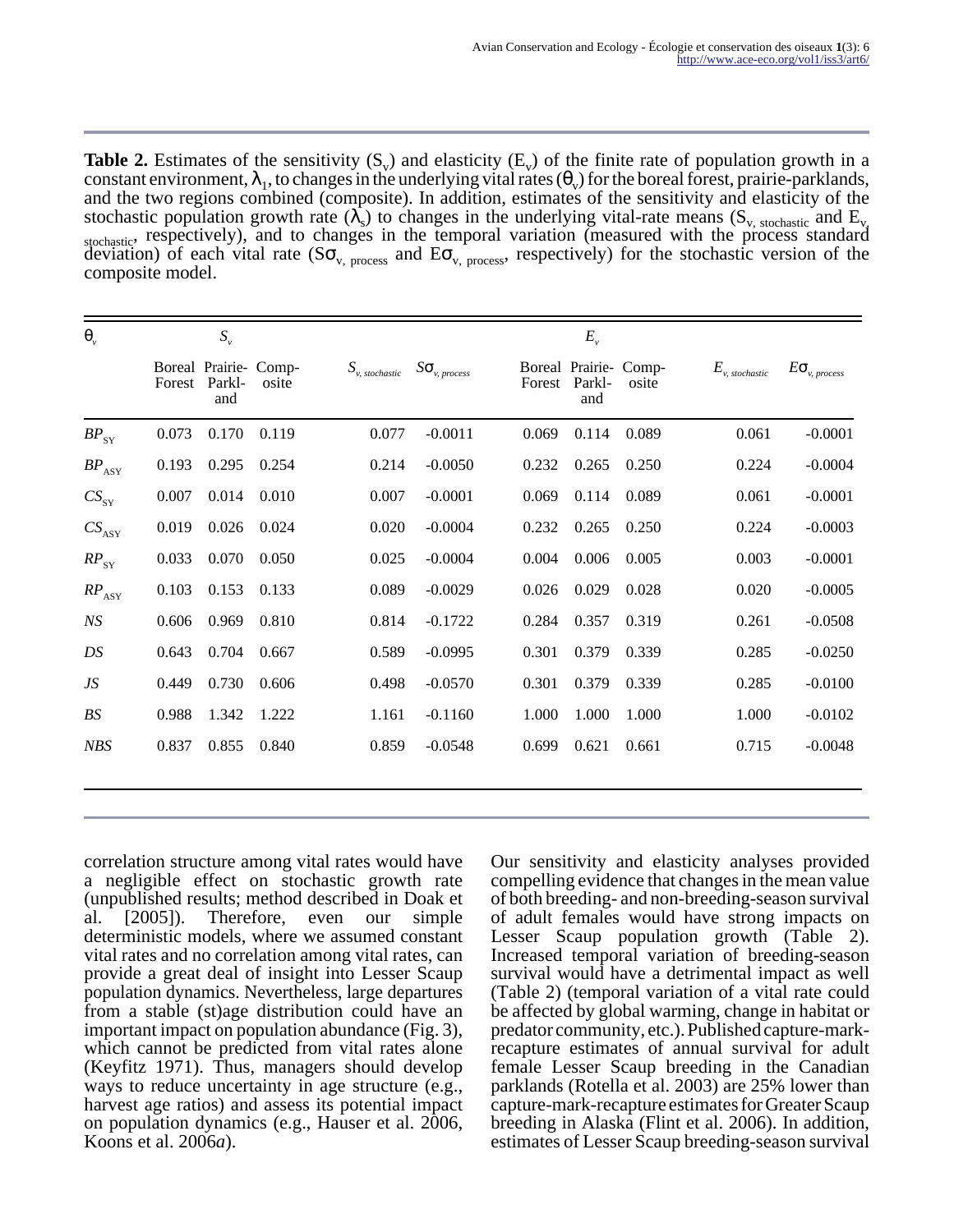Fig. 1. Changes in the population growth rate  $\lambda_1$  as a function of unit (sensitivity; boxes a and b) and proportional (elasticity; boxes c and d) changes in each vital rate of the deterministic composite model. The small degree of curvature in each line indicates that estimates of sensitivity (boxes a and b) and elasticity (boxes c and d) were quite robust to large deviations in vital-rate values. Probabilistic vital rates were simulated for biologically realistic values only  $(0 \leq$  probability  $\leq 1)$ ; consequently, some of the lines do not span the entire range of perturbation shown on the x-axes.



are low compared with other duck species (Koons and Rotella 2003b, Rotella et al. 2003, Brook and Clark 2005), and evidence from the parklands indicates that it is especially costly for females to attend nests where a number of predators pose a threat to their survival (Afton 1984, Koons and Rotella 2003b). During the non-breeding season Lesser Scaup must survive two migrations, hunting, and harsh weather conditions in order to breed again. Unfortunately, there is a great deal of uncertainty in estimates of Lesser Scaup survival at the continental

scale, and the effects of hunting on Lesser Scaup survival (i.e., additive vs. compensatory) are poorly understood (Boomer and Johnson 2005). Recent unpublished data, however, indicate no relationship between harvest rates and annual survival probabilities since the 1950s (C. A. Nicolai, J. S. Sedinger, A. D. Afton, and C. D. Ankney unpublished data). Nevertheless, increased banding efforts at several times of the year, and across a wide spatial scale, are needed to improve our ability to more precisely estimate seasonal survival of Lesser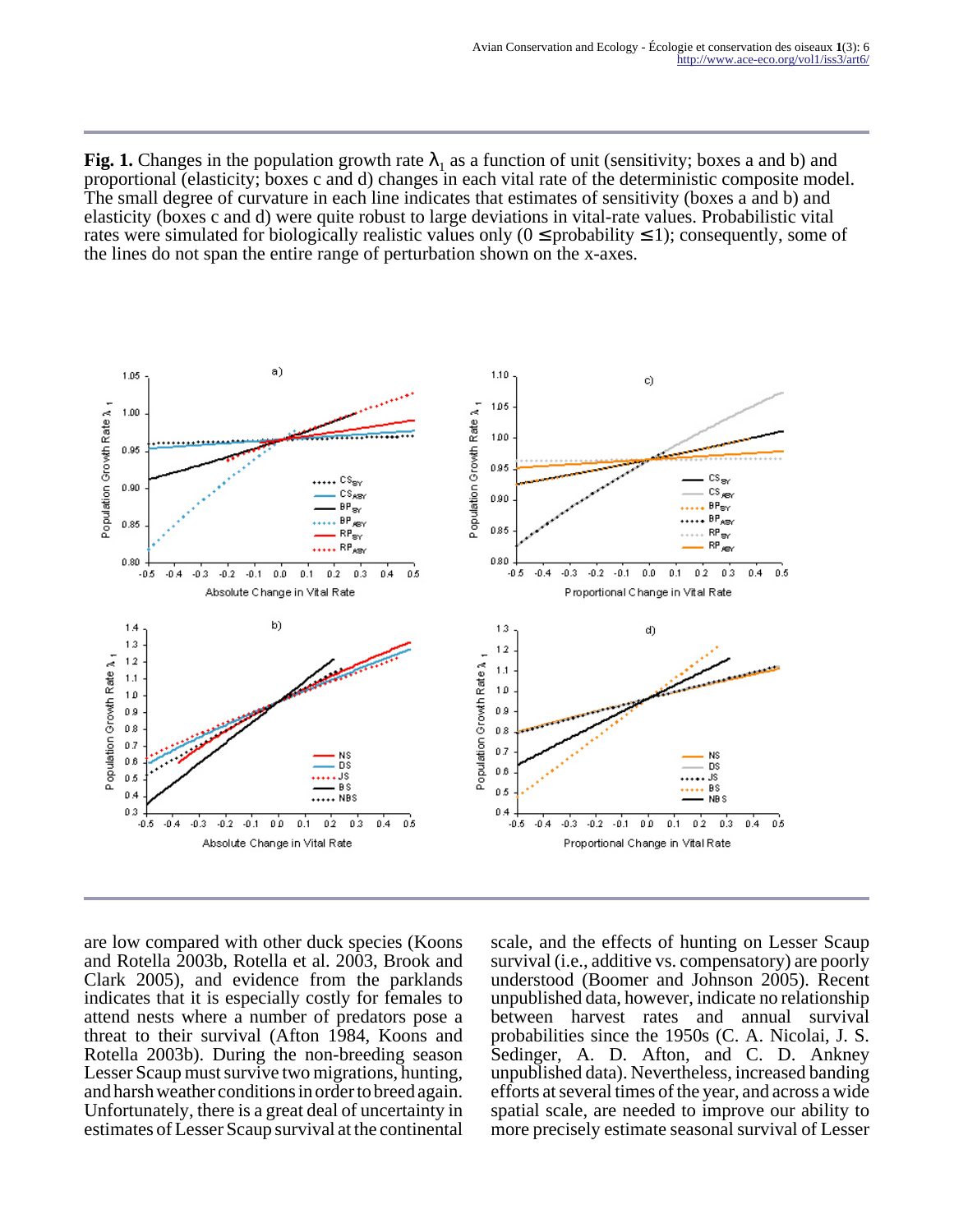**Fig. 2.** Projections of initially unstable stage distributions with the deterministic life-cycle model parameterized with data from both the boreal forest and prairie-parklands (composite model). The proportion of second-year (SY) individuals in the stage distribution is shown over time (the proportion of after-second-year individuals is simply 1 – proportion SY).



Scaup, and thus improve our knowledge of population dynamics.

Our sensitivity and elasticity analyses also indicated that changes in the mean value of nesting success, duckling survival, and juvenile survival would strongly affect Lesser Scaup population growth rate, and increased temporal variance of nesting success would have a deleterious impact (Table 2). The landscape that these birds use for breeding, migrating, and wintering has undergone considerable anthropogenic change, which may have altered vital rates. Climate and habitat change in the boreal forest, decreased quality of food resources on

wintering and spring stopover areas, accumulation of contaminants, and harvest have all been proposed as possible factors contributing to the decline in Lesser Scaup numbers (Austin et al. 2000, Afton and Anderson 2001). However, we do not know how these factors affect the mean level, (co)variation, and density dependence of the aforementioned vital rates across space and time, especially those affecting adult females and eggs at the nest site. Therefore, if we are to understand factors limiting Lesser Scaup population growth, and design effective conservation actions to overcome these limitations, we must understand which of the vital rates are currently constrained and why.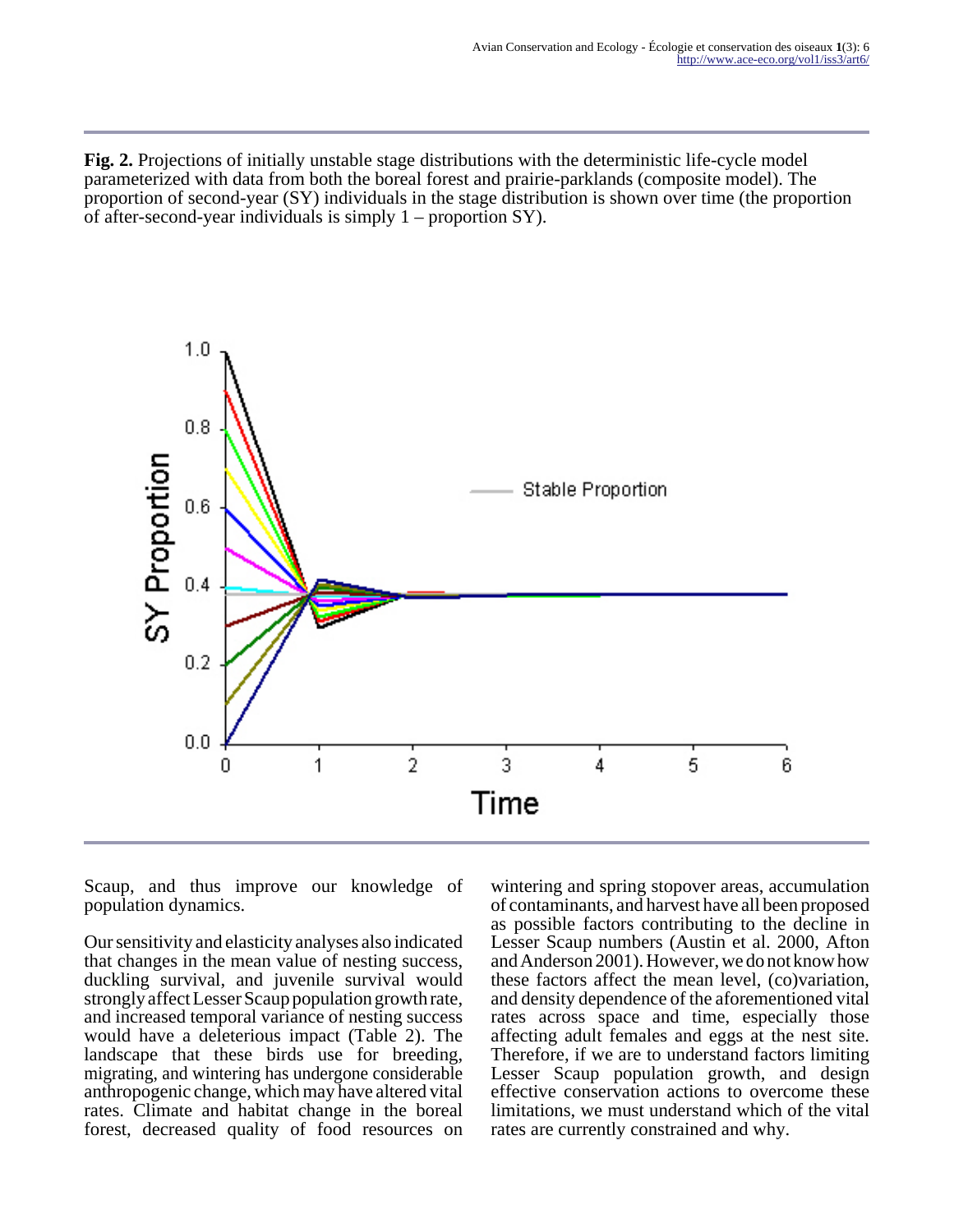**Fig. 3.** Stable equivalent ratios (SER) indicating the proportionate effect of initially unstable stage distributions on long-term population size. Stage distributions are represented by only the proportion of second-year (SY) individuals because the proportion of after-second-year individuals simply equals  $1 -$ SY. The dotted line represents  $SER = 1$ , indicative of a stable population.



In addition to being a useful tool for examining population dynamics and guiding management, population models also serve as a powerful tool for learning about life-history evolution (Roff 1992, Stearns 1992). For example, the population growth rate of arctic-nesting geese is much more elastic to changes in adult survival than to changes in net fertility (Rockwell et al. 1997, Schmutz et al. 1997, Cooch et al. 2001), indicating that they have evolved a "slow" life history adapted to low rates of reproduction but long lifespan (see Sæther and Bakke 2000). The population growth rates of Northern Pintails (*Anas acuta*) and Greater Scaup breeding in Alaska are more elastic to changes in

adult survival than to changes in net fertility, but the difference between these elasticities is not as great as in the geese (Flint et al. 1998, 2006). At the other end of the spectrum, the population growth rate of Mallards breeding at lower latitudes is highly elastic to changes in net fertility, especially nesting success (Hoekman et al. 2002, 2006), indicating Mallards evolved a "faster" life history adapted to relatively rapid reproduction and shorter lifespan (Sæther and Bakke 2000). Our results for Lesser Scaup (all models) indicate that their life history is slightly slower than the Mallard but faster than Greater Scaup and pintails, and much faster than geese breeding at high latitudes. Nevertheless, Lesser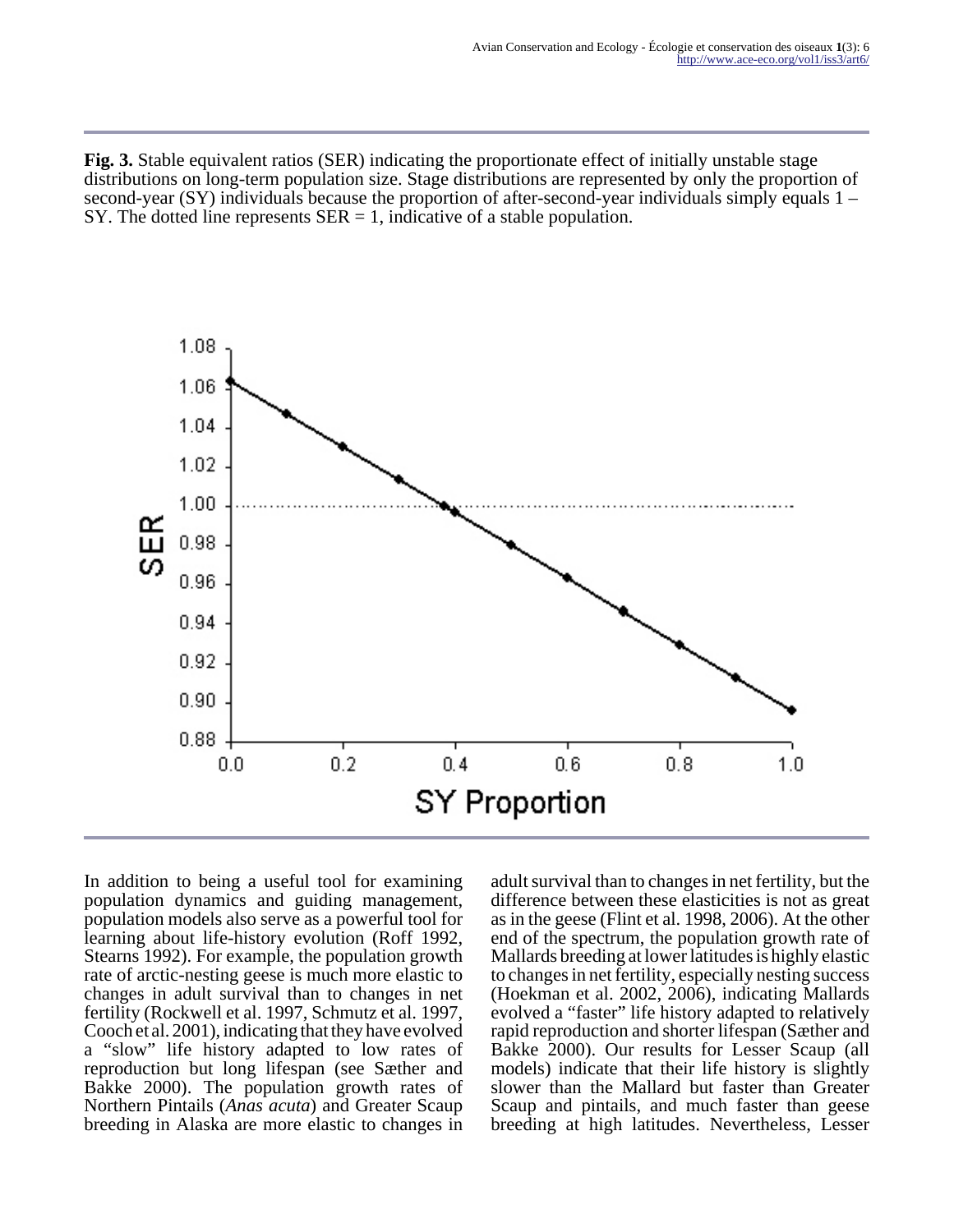Scaup breeding propensity, and re-nesting intensity are poorly understood, especially in the boreal forest where these rates may be lower (Trauger 1971) than in the prairie-parklands region (where most estimates come from: Afton 1984). More data for these vital rates and others are needed for birds breeding in the boreal forest to determine whether or not their life-history strategy truly differs from their counterparts breeding in the prairie-parklands (where most existing vital-rate data come from (Table 1)). If so, Lesser Scaup breeding in the boreal forest may need to be managed in slightly different ways than those breeding in the prairie-parklands.

Although existing life-history data were too disconnected across space and time to determine which vital rates were responsible for historical declines in Lesser Scaup numbers, our models can serve as a template to be built upon for understanding scaup life history and to help create management plans aimed at reversing population declines. Herein, we identified vital rates most likely to affect scaup population dynamics if changed. However, at this time, the lack of longterm demographic studies prevents us from accurately predicting how particular management actions (e.g., changes in harvest regulation or land management) will affect Lesser Scaup population dynamics. So before management actions are implemented, we urge that long-term studies of Lesser Scaup breeding biology, seasonal survival, cross-seasonal habitat use, and foraging ecology be in place to test the effects of any management action on demographic vital rates and population dynamics. Only within this framework can models and management plans be updated adaptively (Williams et al. 2002).

*Responses to this article can be read online at: <http://www.ace-eco.org/vol1/iss3/art6/responses/>*

### **Acknowledgments:**

*J. J. Rotella was funded by a research grant from Ducks Unlimited's Institute for Wetland and Waterfowl Research. We thank Hal Caswell and Mark Lindberg for invigorating discussion about population modeling and those who collected and published the demographic data used in our analyses. We also thank Hannu Pöysä and two anonymous reviewers for their comments on our manuscript.*

### **LITERATURE CITED**

**Afton, A. D.** 1984. Influence of age and time on reproductive performance of female Lesser Scaup. *Auk* **101**:255–265.

**———.** 1993. Post-hatch brood amalgamation in Lesser Scaup: female behavior and return rates, and duckling survival. *Prairie Naturalist* **25**:227–235.

**Afton, A. D., and M. G. Anderson.** 2001. Declining scaup populations: a retrospective analysis of longterm population and harvest survey data. *Journal of Wildlife Management* **65**:781–796.

**Agresti, A.** 1990. *Categorical data analysis.* John Wiley and Sons, New York, New York, USA.

**Akçakaya, H. R., and M. G. Raphael.** 1998. Assessing human impact despite uncertainty: viability of the northern spotted owl metapopulation in the northwestern USA. *Biodiversity and Conservation* **7**:875–894.

**Aufforth, A. D., H. Goetz, and K. F. Higgins.** 1990. Duck nesting on islands at J. Clark Salyer Refuge in North Dakota, 1983–1984. *Prairie Naturalist* **22**:1–12.

**Austin, J. E., C. M. Custer, and A. D. Afton.** 1998. Lesser Scaup (*Aythya affinis*). *In* A. Poole and F. Gill, editors. *Birds of North America,* Number 338. Academy of Natural Sciences, Philadelphia, Pennsylvania, USA, and American Ornithologists' Union, Washington, D.C., USA. [online] URL: [htt](http://bna.birds.cornell.edu/BNA/) [p://bna.birds.cornell.edu/BNA/.](http://bna.birds.cornell.edu/BNA/)

**Austin, J. E., A. D. Afton, M. G. Anderson, R. G. Clark, C. M. Custer, J. S. Lawrence, J. B. Pollard, and J. K. Ringelman.** 2000. Declining scaup populations: issues, hypotheses, and research needs. *Wildlife Society Bulletin* **28**:254–263.

**Austin, J. E., M. J. Anteau, J. S. Barclay, G. S. Boomer, F. C. Rohwer, and S. M. Slattery.** 2006. *Declining scaup populations: reassessment of the issues, hypotheses, and research directions*. Consensus report from the 2nd Scaup Workshop, U. S. Geological Survey, Bismarck, North Dakota, USA.

**Bellrose, F. C.** 1978. *Ducks, geese, and swans of North America.* Second edition. Stackpole Books, Harrisburg, Pennsylvania, USA.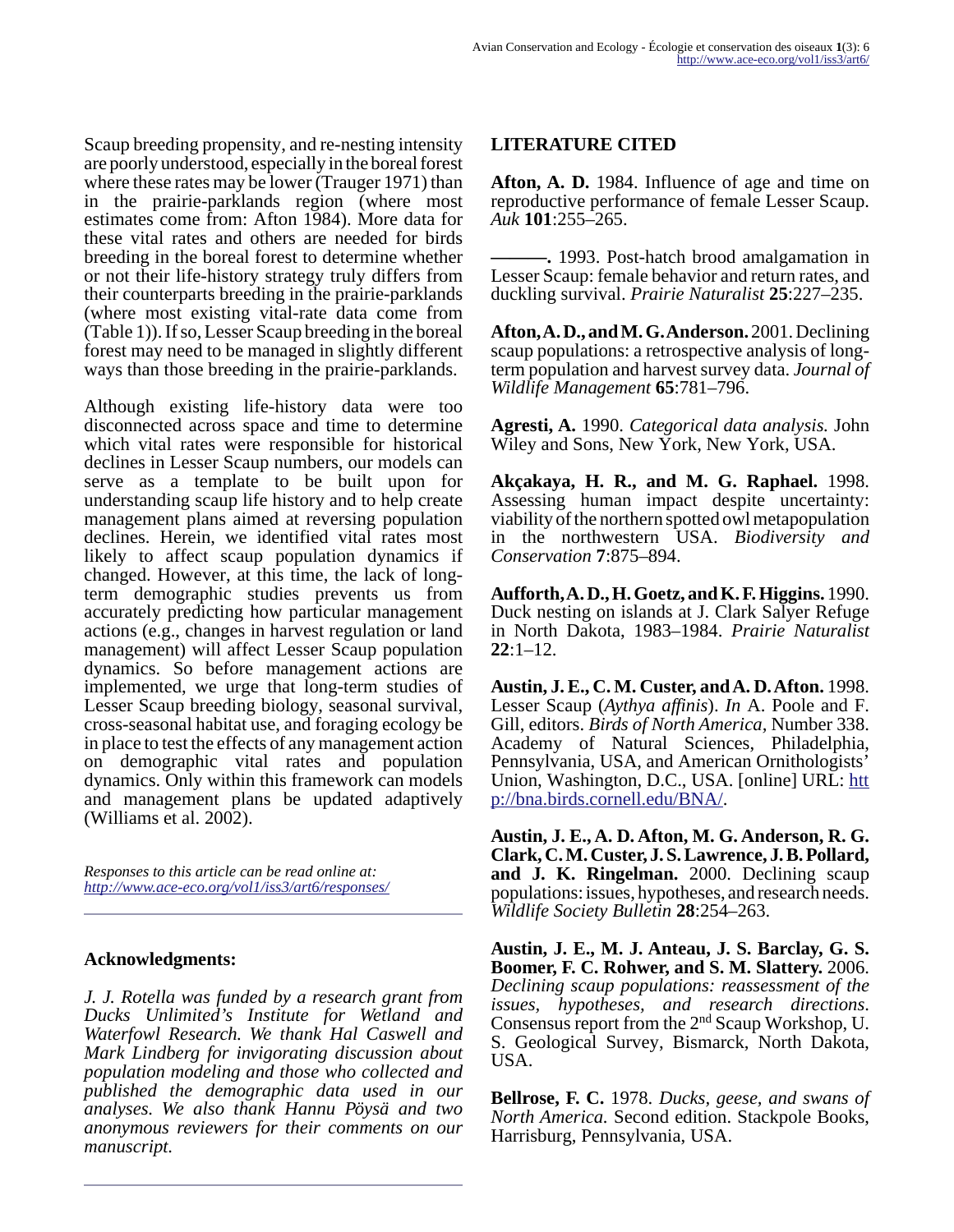**Boomer, G. S., and F. A. Johnson.** 2005. *An assessment of the harvest potential of the continental Scaup population.* Unpublished progress report. U.S. Fish and Wildlife Service, Laurel, Maryland, USA.

**Brook, R. W.** 2002. *Breeding ecology and local population dynamics of Lesser Scaup (*Aythya affinis*) in boreal forest of western Canada.* Thesis, University of Saskatchewan, Saskatoon, Saskatchewan, Canada.

**Brook, R. W., and R. G. Clark.** 2005. Breeding season survival of female Lesser Scaup in the northern boreal forest. *Arctic* **58**:16–20.

**Brown, P. W.** 1987. Influence of an unidentified epornitic on waterfowl nesting at Jessie Lake, Alberta. *Canadian Field Naturalist* **101**:454–456.

**Burnham, K. P., D. R. Anderson, G. C. White, C. Brownie, and K. H. Pollock.** 1987. Design and analysis methods for fish survival experiments based on release–recapture. *American Fisheries Society Monograph* **5**:1–437.

**Caswell, H.** 1978. A general approach for the sensitivity of population growth rate to changes in life history parameters. *Theoretical Population Biology* **14**:215–230.

**———.** 2000. Prospective and retrospective perturbation analyses: their role in conservation biology. *Ecology* **81**:619–627.

**———.** 2001. *Matrix population models.* Second edition. Sinauer Associates, Sunderland, Massachusetts, USA.

**———.** 2005. Sensitivity analysis of the stochastic growth rate: three extensions. *Australian and New Zealand Journal of Statistics* **47**:75–85.

**Caswell, H., R. J. Naiman, and R. Morin.** 1984. Evaluating the consequences of reproduction in complex salmonid life cycles. *Aquaculture* **43**:123– 134.

**Clutton-Brock, T. H., and T. Coulson.** 2002. Comparative ungulate dynamics: the devil is in the detail. *Philosophical Transactions of the Royal Society of London, B* **357**:1285–1298.

**Cooch, E. G., R. F. Rockwell, and S. Brault.** 2001.

Retrospective analysis of demographic responses to environmental change: an example in the lesser snow goose. *Ecological Monographs* **71**:377–400.

**Corcoran, R. M., J. R. Lovvorn, M. R. Bertram, and M. T. Vivion.** 2006. Lesser Scaup nest success and duckling survival on the Yukon Flats, Alaska. *Journal of Wildlife Management*: *in press.*

**Cox, D. R.** 1972. Regression models and life tables (with discussion). *Journal of the Royal Statistical Society* **74**:187–220.

**Dawson, R. D., and R. G. Clark.** 1996. Effects of variation in egg size and hatching date on survival of Lesser Scaup (*Aythya affinis*) ducklings. *Ibis* **138**:693–699.

**de Kroon, H., J., A. Plaisier, J. van Groenendael, and H. Caswell.** 1986. Elasticity: the relative contribution of demographic parameters to population growth rate. *Ecology* **67**:1427–1431.

**de Kroon, H., J. van Groenendael, and J. Ehrlén.** 2000. Elasticities: a review of methods and model limitations. *Ecology* **81**:607–618.

**Doak, D. F., W. F. Morris, C. Pfister, B. E. Kendall, and E. M. Bruna.** 2005. Correctly estimating how environmental stochasticity influences fitness and population growth. *American Naturalist* **166**:E14– E21.

**Ellig, L. J.** 1955. *Waterfowl relationships to Greenfield Lake, Teton County, Montana.* Montana Fish and Game Department Technical Bulletin 1, Helena, Montana, USA.

**Flint, P. L., J. B. Grand, and R. F. Rockwell.** 1998. A model of Northern Pintail productivity and population growth rate. *Journal of Wildlife Management* **62**:1110–1118.

**Flint, P. L., J. B. Grand, T. F. Fondell, and J. A. Morse.** 2006. Population dynamics of Greater Scaup breeding on the Yukon-Kuskokwim Delta, Alaska. *Wildlife Monographs* **162**:1–22.

**Fournier, M. A., and J. E. Hines.** 2001. Breeding ecology of sympatric greater and Lesser Scaup (*Aythya marila* and *Aythya affinis*) in the subarctic Northwest Territories. *Arctic* **54**:444–456.

**Fox, G. A., and J. Gurevitch.** 2000. Population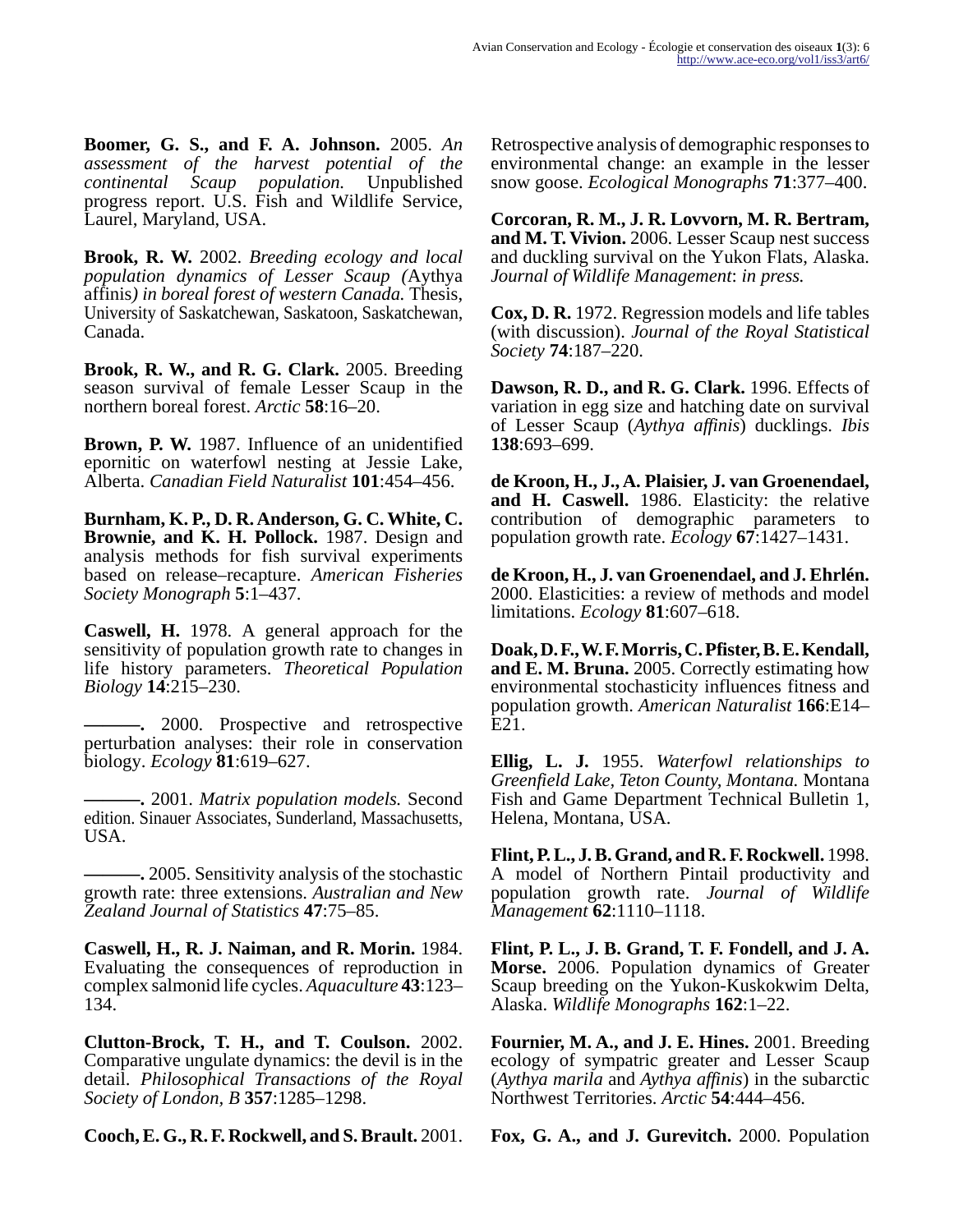numbers count: tools for near-term demographic analysis. *American Naturalist* **156**:242–256.

**Furstenberg, H., and H. Kesten.** 1960. Products of random matrices. *Annals of Mathematical Statistics* **31**:457–469.

**Giroux, J. F.** 1981. Ducks nesting on artificial islands during drought. *Journal of Wildlife Management* **45**:783–786.

**Grant, A., and T. G. Benton.** 2000. Elasticity analysis for density-dependent populations in stochastic environments. *Ecology* **81**:680–693.

**Green, R. E.** 1989. Transformation of crude proportions of nests that are successful for comparison with Mayfield estimates of nest success. *Ibis* **131**:305–306.

**Hammell, G. S.** 1973. *The ecology of the Lesser Scaup in southwestern Manitoba*. Thesis, University of Guelph, Guelph, Ontario, Canada.

**Hauser, C. E., E. G. Cooch, and J.-D. Lebreton.** 2006. Control of structured populations by harvest. *Ecological Modelling* **196**:462–470.

**Heyde, C. C., and J. E. Cohen.** 1985. Confidence intervals for demographic projections based on products of random matrices. *Theoretical Population Biology* **27**:120–153.

**Hines, J. E.** 1977. Nesting and brood ecology of Lesser Scaup at Waterhen Marsh, Saskatchewan. *Canadian Field Naturalist* **91**:248–255.

**Hoekman, S. T., L. S. Mills, D. W. Howerter, J. H. Devries, and I. J. Ball.** 2002. Sensitivity analyses of the life cycle of midcontinent Mallards. *Journal of Wildlife Management* **66**:883–900.

**Hoekman, S. T., T. S. Gabor, M. J. Petrie, R. Maher, H. R. Murkin, and M. S. Lindberg.** 2006. Population dynamics of Mallards breeding in agricultural environments in eastern Canada. *Journal of Wildlife Management* **70**:121–128.

**Holm, J. W.** 1984. *Nest success and cover relationships of upland-nesting ducks in northcentral Montana.* Thesis, University of Montana, Missoula, Montana, USA.

**Horvitz, C., D. W. Schemske, and H. Caswell.**

1997. The relative importance of life-history stages to population growth: prospective and retrospective analyses. Pages 247–272 *in* S. Tuljapurkar and H. Caswell, editors. *Structured-population models in marine, terrestrial, and freshwater systems.* Second edition. Chapman and Hall, New York, New York, USA.

Johnson, D. H. 1991. Further comments on estimating nesting success. *Ibis* **133**:205–207.

**Kalmbach, E. R.** 1937. *Crow–waterfowl relationships: based on preliminary studies on Canadian breeding grounds*. U.S. Department of Agriculture Circulation No. 433, Washington D.C., USA.

**Keith, L. B.** 1961. A study of waterfowl ecology on small impoundments in southeastern Alberta. *Wildlife Monograph* **6**.

**Kessel, B., D. Rocque, and J. S. Barclay.** 2002. Greater Scaup (*Aythya marila*). *In* A. Poole and F. Gill, editors. *Birds of North America*, Number 650. Academy of Natural Sciences, Philadelphia, Pennsylvania, USA, and American Ornithologists' Union, Washington, D.C., USA. [online] URL: [htt](http://bna.birds.cornell.edu/BNA/) [p://bna.birds.cornell.edu/BNA/.](http://bna.birds.cornell.edu/BNA/)

**Keyfitz, N.** 1971. On the momentum of population growth. *Demography* **8**:71–80.

**Kiel, W. H. Jr.** 1953. Waterfowl breeding population and production in the Newdale-Erickson district of Manitoba—1953. Pages 81–85 *in* Anonymous. *Waterfowl populations and breeding conditions, summer 1953.* U.S. Fish and Wildlife Service, Special Scientific Report Wildlife No. 25, Washington, D.C., USA.

**Koons, D. N.** 2001. *Lesser Scaup breeding ecology in the Canadian parklands.* Thesis, Montana State University, Bozeman, Montana, USA.

**Koons, D. N., and J. J. Rotella.** 2003a. Comparative nesting success of sympatric Lesser Scaup and ring-necked ducks. *Journal of Field Ornithology* **74**:222–229.

**Koons, D. N., and J. J. Rotella.** 2003b. Have Lesser Scaup, *Aythya affinis,* reproductive rates declined in parkland Manitoba? *Canadian Field Naturalist* **117**:582–588.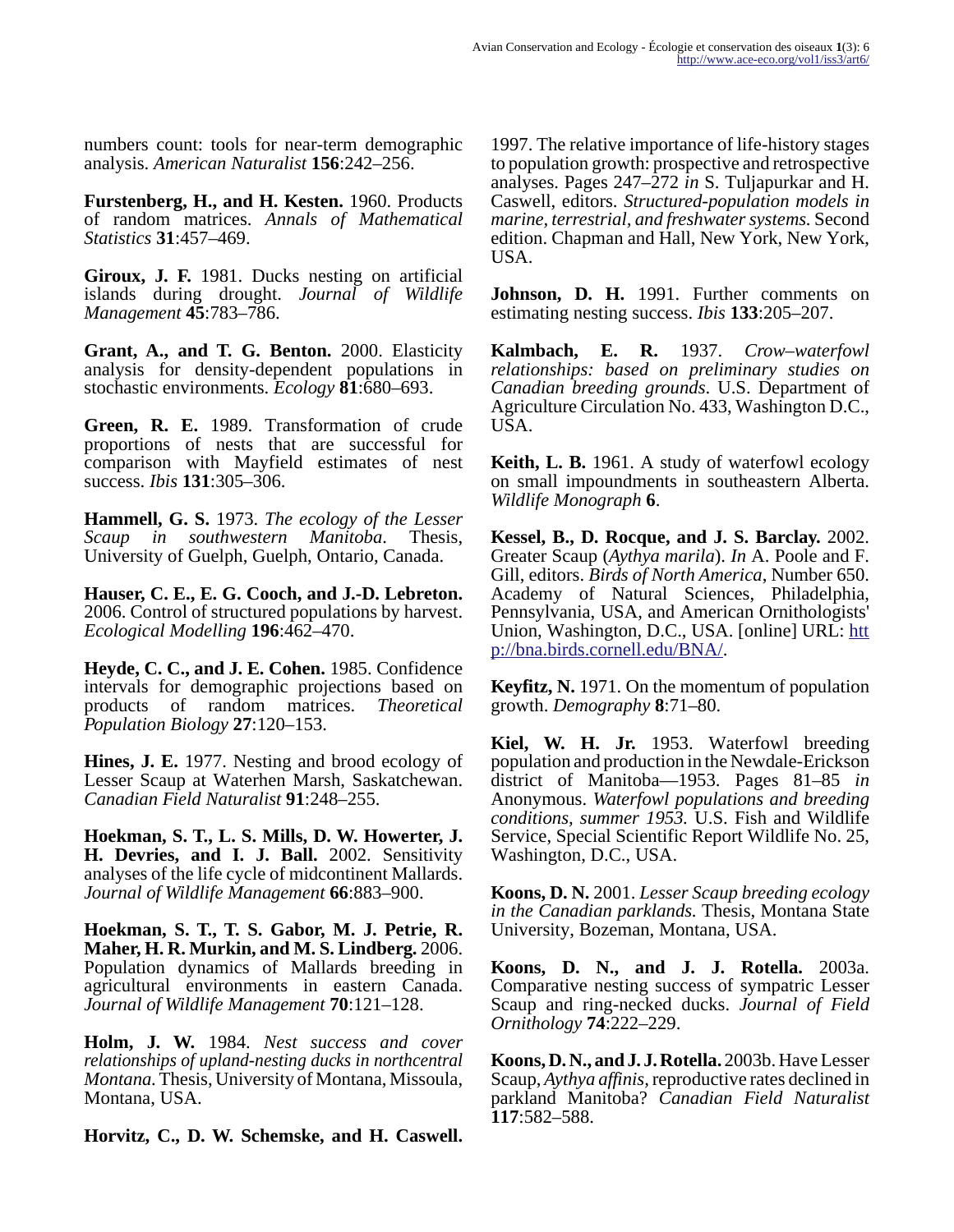**Koons, D. N., J. B Grand, B. Zinner, and R. F. Rockwell.** 2005. Transient population dynamics: relations to life history and initial population state. *Ecological Modelling* **185**:283–297.

**Koons, D. N., R. F. Rockwell, and J. B Grand.** 2006*a*. Population momentum: implications for wildlife management. *Journal of Wildlife Management* **70**:19–26.

**Koons, D. N., J. B Grand, and J. M. Arnold.** 2006*b*. Population momentum across vertebrate life histories strategies. *Ecological Modelling* **197**:418– 430.

**Lefkovitch, L. P.** 1965. The study of population growth in organisms grouped by stages. *Biometrics* **21**:1–18.

**Leitch, W. G.** 1952. *Ecology of nesting waterfowl in the Missouri Coteau of southern Saskatchewan*. Thesis, University of Manitoba, Winnipeg, Manitoba, Canada.

**Link, W. A., and P. F. Doherty, Jr.** 2002. Scaling in sensitivity analysis. *Ecology* **83**:3299–3305.

**Long, R. J.** 1970. *A study of nest-site selection by island nesting anatids in central Alberta*. Thesis, University of Alberta, Edmonton, Alberta, Canada.

**Mayfield, H. F.** 1975. Suggestions for calculating nest success. *Wilson Bulletin* **87**:456–466.

**McKnight, D. E., and I. O. Buss.** 1962. Evidence of breeding in yearling female Lesser Scaup. *Journal of Wildlife Management* **26**:328–329.

**Mertz, D. B.** 1971. Life history phenomena in increasing and decreasing populations. Pages 361– 399 *in* G. P. Patil, E. C. Pielou, and W. E. Waters, editors. *Statistical ecology. II. Sampling and modeling biological populations and population dynamics.* Pennsylvania State University Press, University Park, Pennsylvania, USA.

**Nelson, U. C.** 1953. Waterfowl breeding ground survey, 1953 in Alaska. Pages 1–6 *in* Anonymous. *Waterfowl populations and breeding conditions, summer 1953*. U.S. Fish and Wildlife Service, Special Scientific Report Wildlife No. 25, Washington, D.C., USA.

**Neter, J., M. H. Kutner, C. J. Nachsteim, and W.**

**Wasserman.** 1996. *Applied linear statistical models.* Irwin, Chicago, Illinois, USA.

**Oseledec, V. I.** 1968. A multiplicative ergodic theorem: Ljapunov characteristic numbers for dynamical systems. *Transactions of the Moscow Mathematical Society* **19**:197–231.

**Petrula, M. J.** 1994. *Nesting ecology of ducks in interior Alaska*. Thesis, University of Alaska, Fairbanks, Alaska, USA.

**Rockwell, R. F., E. G. Cooch, and S. Brault.** 1997. Dynamics of the mid-continent population of lesser snow geese—projected impacts of reductions in survival and fertility on population growth rates. Pages 73–100 *in* B. D. J. Batt, editor. *Artic ecosystems in peril: report of the Arctic Goose Habitat Working Group.* Canadian Wildlife Service, Ottawa, Ontario, Canada, and U.S. Fish and Wildlife Service, Washington D.C., USA.

**Roff, D. A.** 1992. *The evolution of life histories: theory and analysis.* Chapman and Hall, New York, New York, USA.

**Rogers, J. P.** 1964. Effect of drought on reproduction of the Lesser Scaup. *Journal of Wildlife Management* **28**:213–222.

**Rotella, J. J., R. G. Clark, and A. D. Afton.** 2003. Survival of female Lesser Scaup: effects of body size, age, and reproductive effort. *Condor* **105**:336– 347.

**Sæther, B.-E., and O. Bakke.** 2000. Avian life history variation and contribution of demographic traits to the population growth rate. *Ecology* **81**:642–653.

**Sankowski, T. P., and B. L. Joynt.** 1992. *Completed project evaluation in the Peace River Region of northwestern Alberta, 1989–1991.* Unpublished Report, Institute of Wetland and Waterfowl Research, Ducks Unlimited-Canada, Winnipeg, Manitoba, Canada.

**Schmutz, J. A., R. F. Rockwell, and M. R. Petersen.** 1997. Relative effects of survival and reproduction on the population dynamics of emperor geese. *Journal of Wildlife Management* **61**:191–201.

**Smith, A. G.** 1955. Waterfowl breeding ground